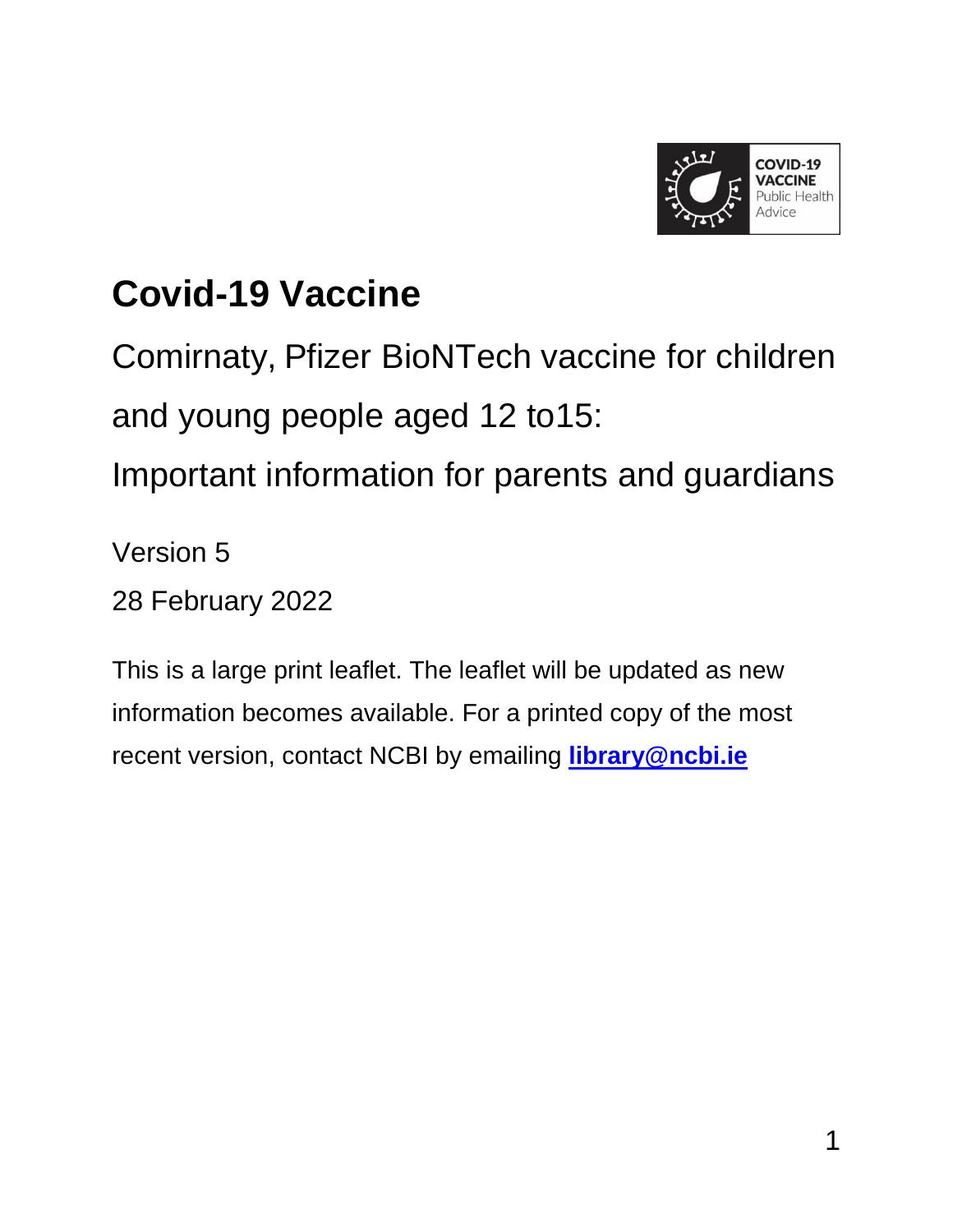### **About this leaflet**

This leaflet tells you about the COVID-19 coronavirus vaccine for children aged 12 to 15 years.

It tells you about:

- COVID-19 in children aged 12 to 15
- what the COVID-19 vaccine is
- the benefits of vaccination for children aged 12 to15
- the risks of vaccination for children aged 12 to 15
- vaccine safety and side effects
- what to expect after their COVID-19 vaccine
- giving consent for their COVID-19 vaccine
- where you can get more information.

**Please read this leaflet carefully. Our aim for this information booklet is to allow you to help make an informed decision about getting the vaccine for your child. You can also talk to a healthcare professional, like your GP – Doctor – or Pharmacist, about the vaccine.**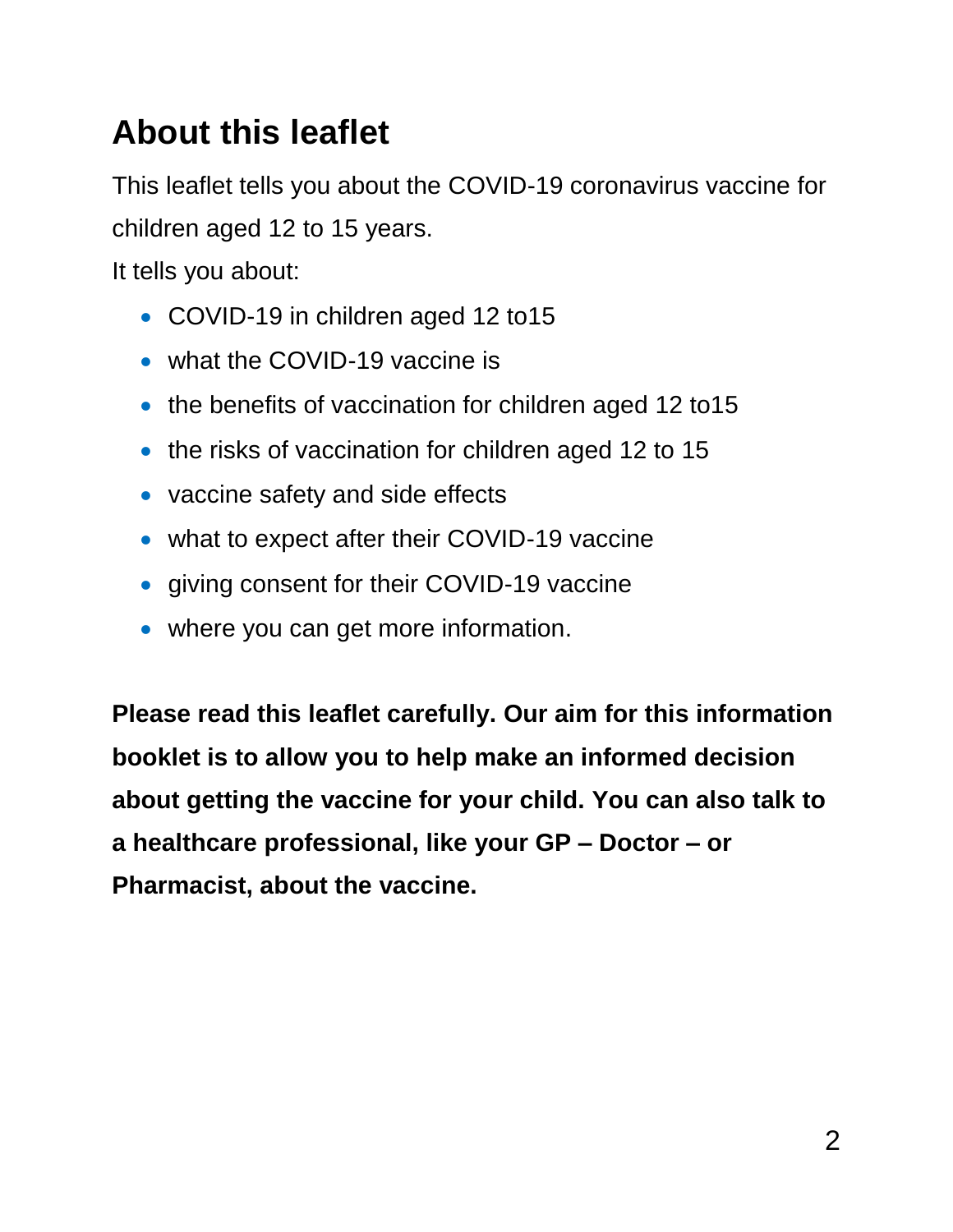You can also:

- read the manufacturer's Patient Information Leaflet available on **www.hse.ie/covid19vaccinePIL**
- discuss vaccination with your child or read the leaflet with them
- read the further information available on **www.hse.ie**
- read the aftercare leaflet that you get after vaccination

## **About COVID-19**

**COVID-19 is an illness that can affect the lungs and airways, and sometimes other parts of the body. It's caused by a virus called coronavirus.**

COVID-19 is highly infectious. It spreads through the air through droplets produced when people cough or sneeze, or when they touch surfaces where the droplets have landed and then touch their eyes, nose or mouth.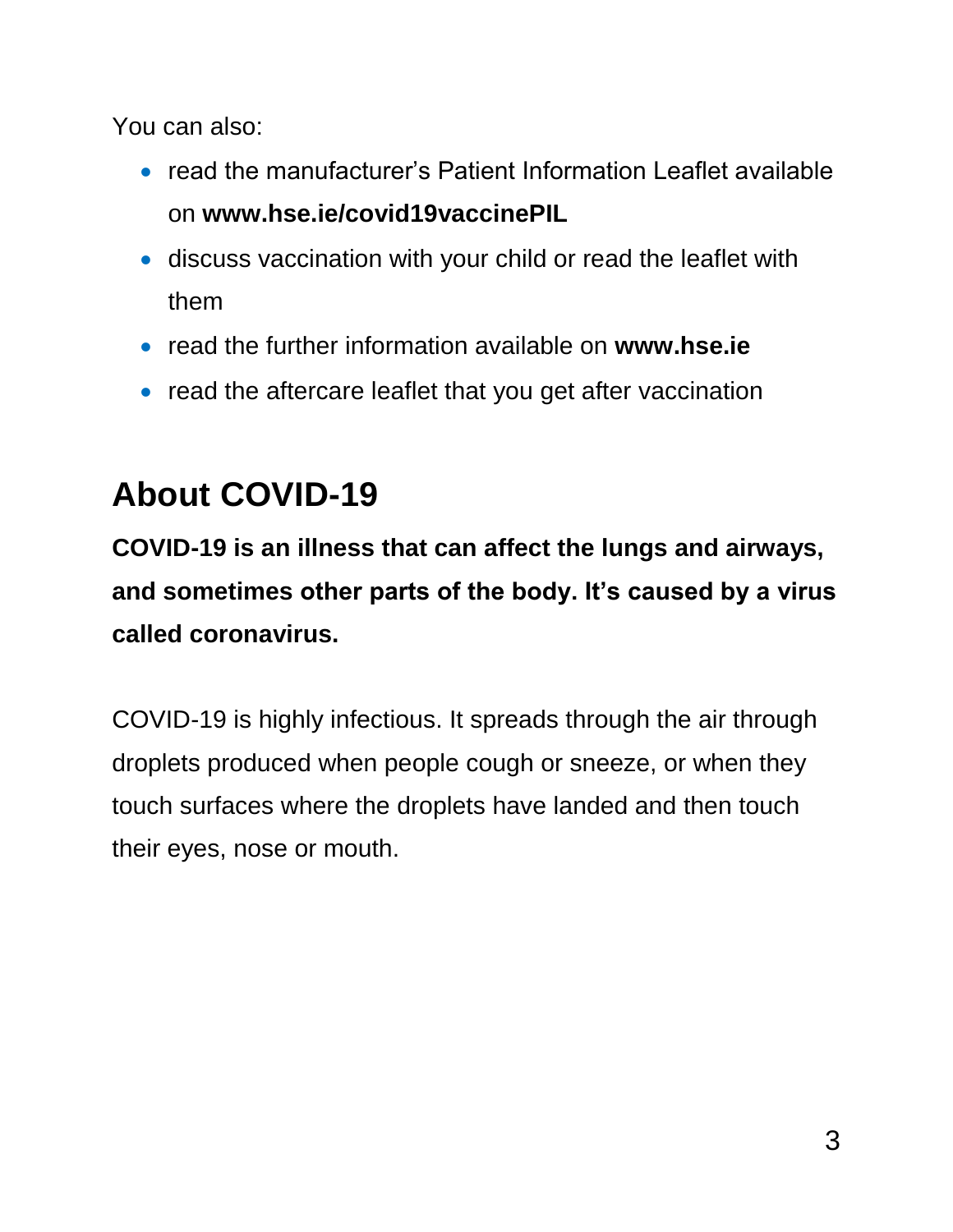#### **The most common symptoms of COVID-19 are:**

- a fever high temperature of 38 degrees Celsius or above including having chills
- dry cough
- fatique

It can take up to 14 days following exposure to COVID-19 for symptoms to show. The symptoms can be similar to those of a cold or flu. Your child may not have all of these symptoms or they may just feel generally less well than usual.

If your child has any symptoms of COVID-19, they should self– isolate – stay in their room – and you should visit **www.hse.ie/covid19** for advice.

## **COVID-19 and children aged 12 to 15**

The majority of children and young people aged 12 to15 years who get COVID-19 have very mild symptoms or no symptoms at all. Having COVID-19 at this age can be disruptive as children have to miss school and other people in the home may have to restrict their movements.

COVID-19 can cause serious illness, hospitalisation or death in children, but this is very rare.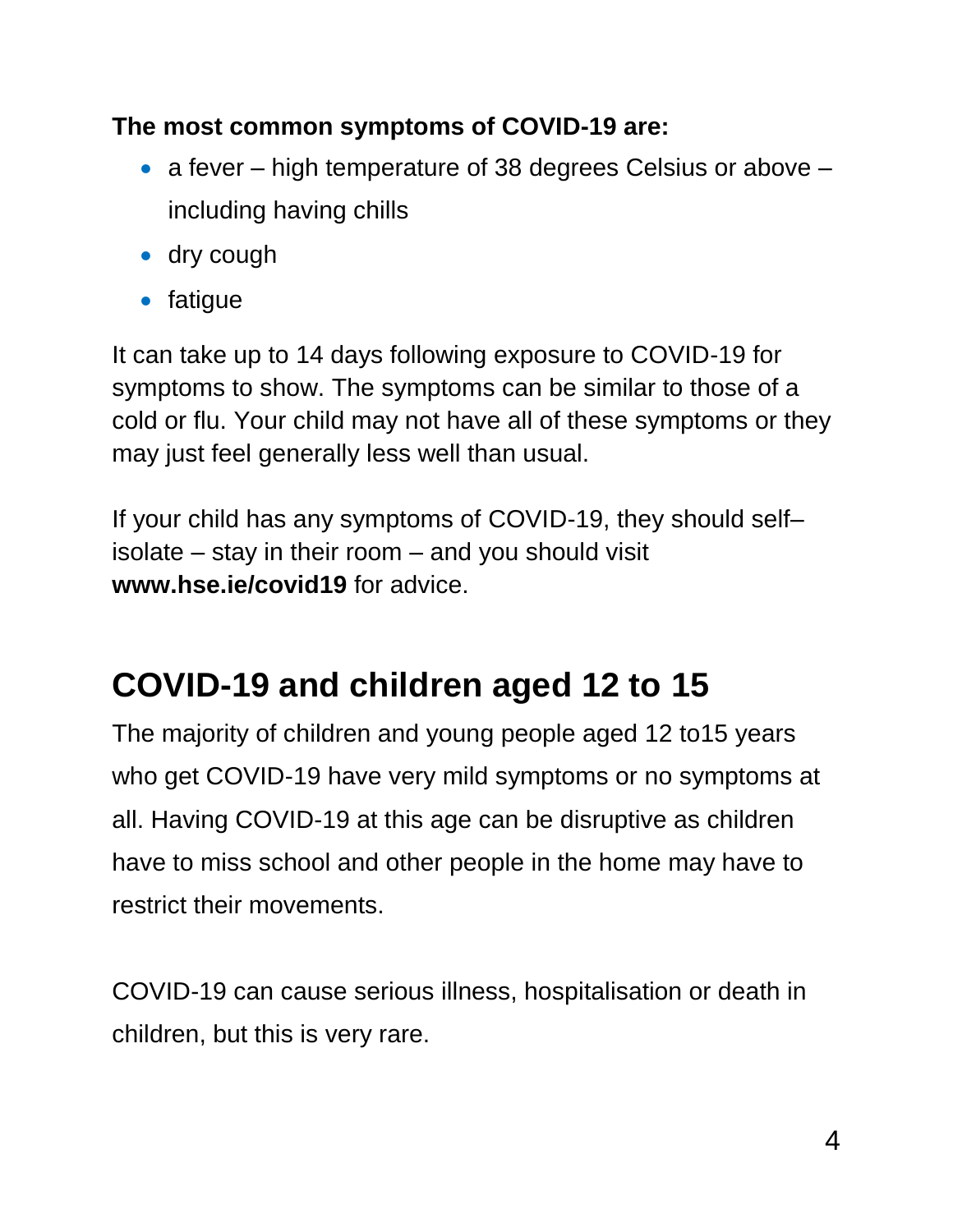Sometimes symptoms connected to COVID-19 can continue for some weeks or months – 'long COVID'. The risk of this condition is lower in children and young adolescents compared to adults.

The risk of a child being hospitalised because of COVID-19 is low, and the risk of any child needing intensive care treatment is extremely low

Children and young people with certain health conditions are at higher risk of severe illness. Data from the United States shows that around 7 in 10 children admitted to hospital with COVID-19 have some other underlying conditions.

Rarely, COVID-19 can cause a condition called Multisystem Inflammatory Syndrome in children. The condition causes pneumonia, inflammation of the heart and difficulty breathing and it can cause death.

Most of the reported cases occurred in male children aged 1 to 14.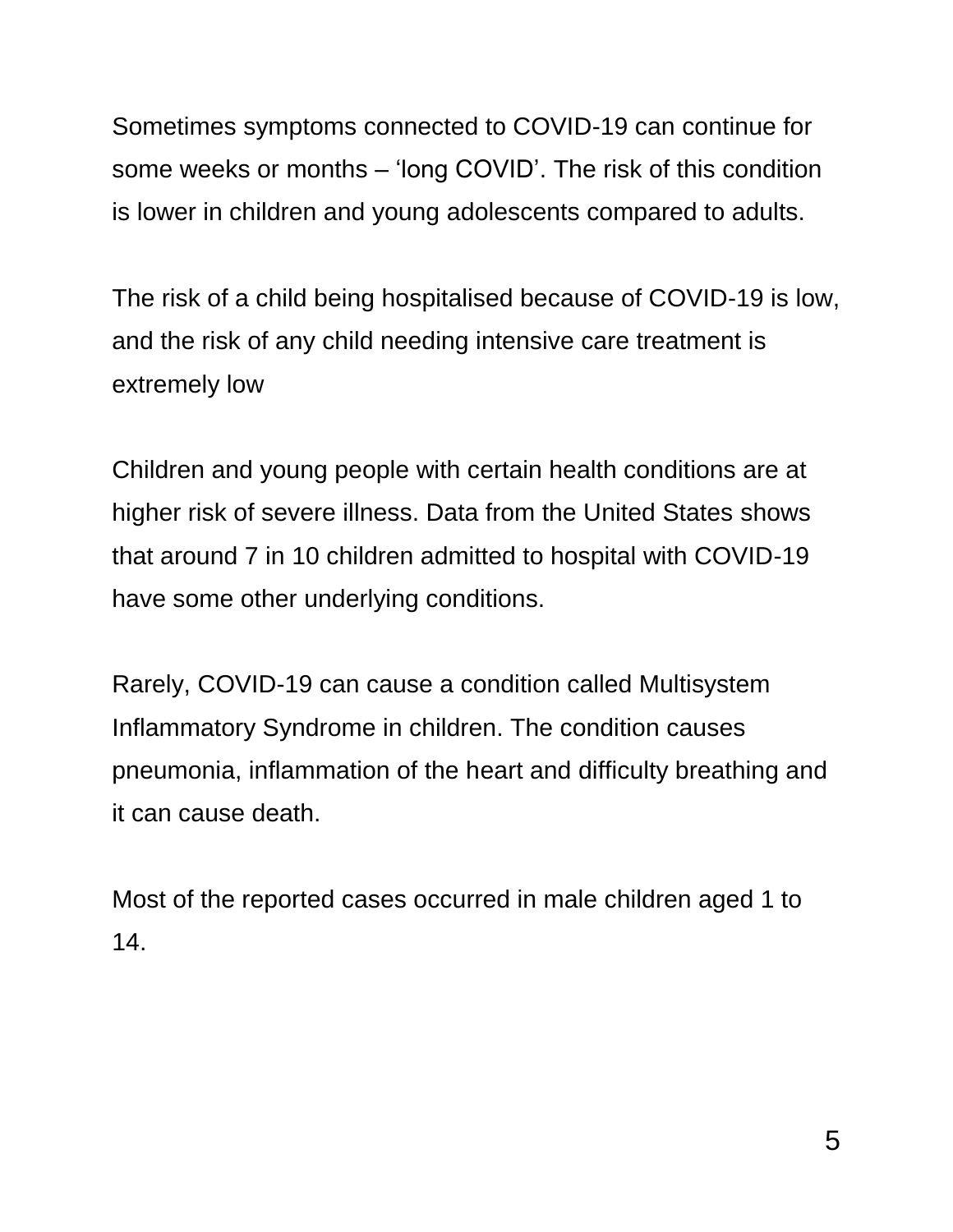### **What is the COVID-19 vaccine?**

A vaccine is a substance that should improve immunity – protection – to a particular disease. Vaccines teach the immune system how to protect people from diseases.

The evidence available says that COVID-19 vaccine should offer your child protection from serious illness with COVID-19. If children are vaccinated, this should also help reduce the numbers who become seriously ill or die from COVID-19 in our community.

### **What vaccine is my child being offered?**

The vaccine your child is being offered is called Comirnaty, Pfizer BioNTech.

This is an mRNA vaccine that teaches your child's body how to make a protein that will trigger an immune response, without using the live virus that causes COVID-19.

Your child's body then makes antibodies that help fight the infection if the COVID-19 virus enters their body in the future.

Before vaccination, you will be asked to give consent for your child to get the vaccine and this consent will be recorded.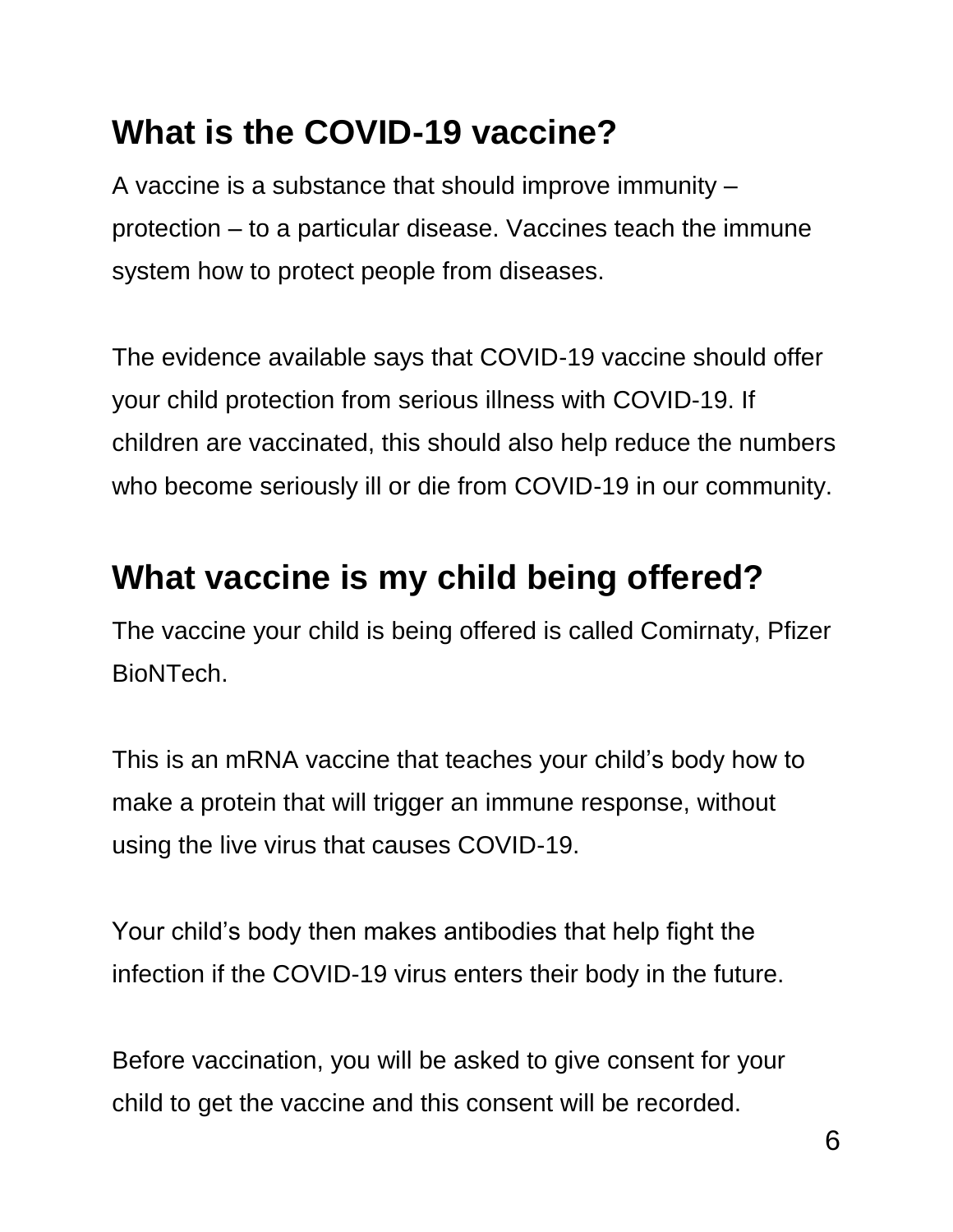## **Why is the vaccine being offered to all children aged 12 to 15?**

Our aim in offering the vaccine to the population is to protect people and reduce the illness and deaths caused by this virus.

Getting a COVID-19 vaccine should protect your child and those around them from getting seriously ill with COVID-19. Though serious illness from COVID-19 is rare in this age group, they are even less likely to become seriously ill with COVID-19 if they are vaccinated.

COVID-19 vaccines are very highly recommended by the National Immunisation Advisory Committee – NIAC – for children who

- have a health condition that puts them at high risk of severe illness if they get COVID-19.
- live with a child or adult who is at risk of severe illness if they get COVID-19 e.g. another child with complex medical needs, or an immunocompromised adult

For all children in this age group, the recommendation of NIAC is that the benefits of vaccination are greater than the risks from the vaccine.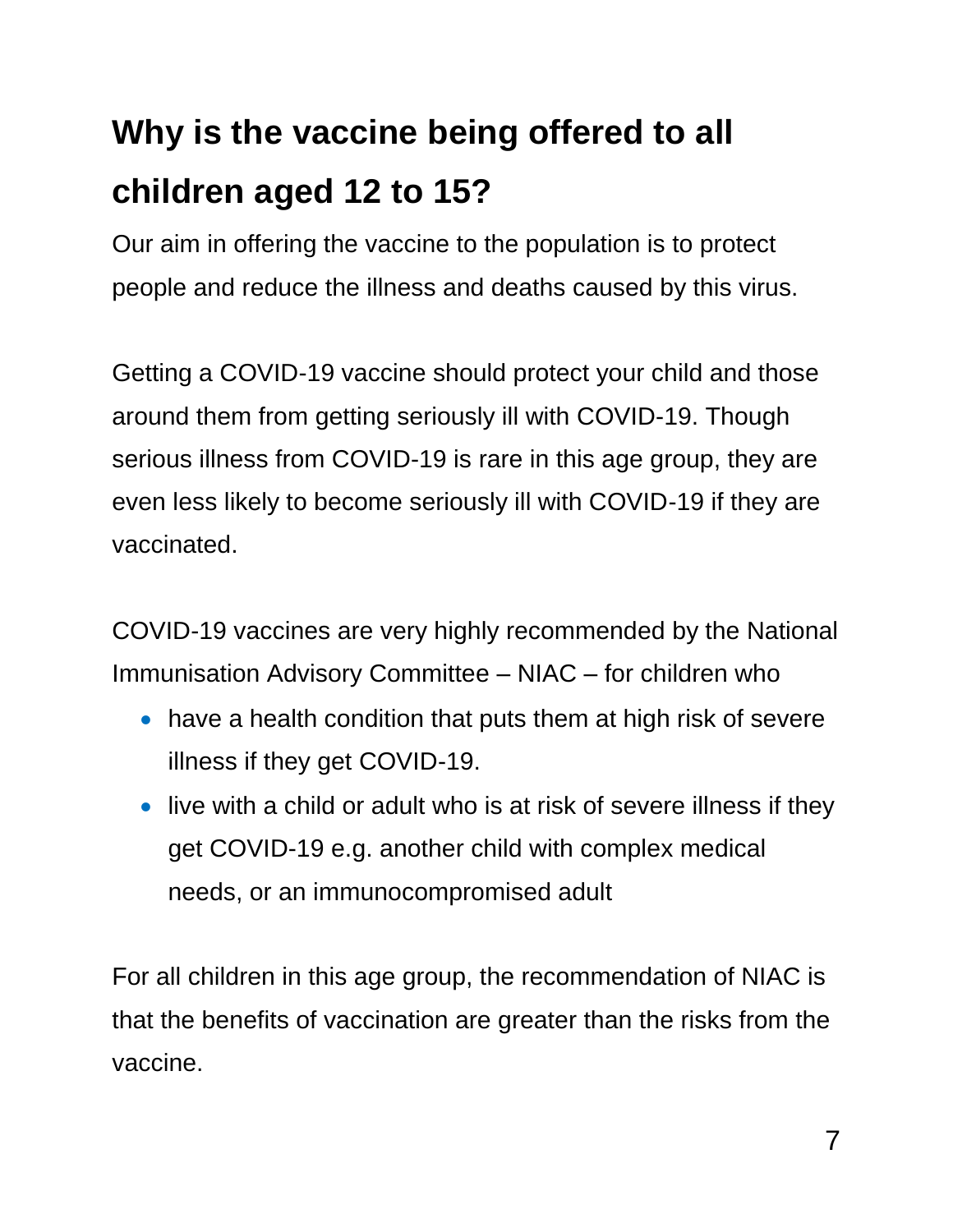The benefits include helping to avoid getting COVID-19, and extra protection from the rare risks of serious illness from COVID-19. Children who are vaccinated will be less likely to miss school and other activities because of COVID-19.

## **Why does your child need a booster dose of vaccine?**

The protection that your child has from their initial vaccinations may weaken over time.

This reduced protection, along with the highly transmissible Omicron variant meant that more children in the 12 to 15 age group needed hospital care in the most recent wave of the pandemic than in previous waves.

We hope that a booster dose will give better protection against COVID-19 and reduce illness and the need for hospital care in children this age.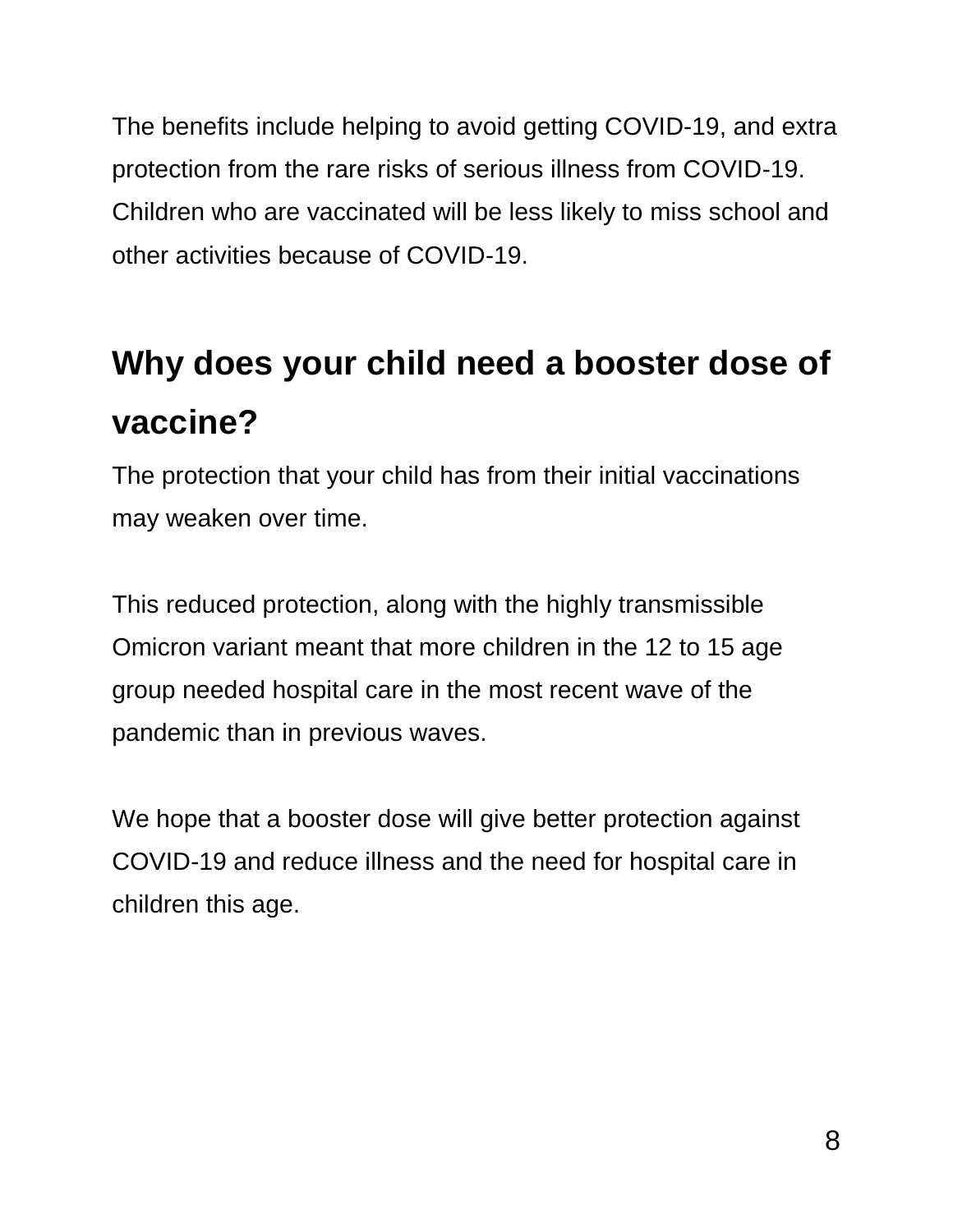The following children aged 12 to15 are strongly recommended a booster by NIAC:

- children with health condition that puts them at high risk of severe illness
- those who live with people at high risk of severe illness if they get COVID-19 – e.g. another child with complex medical needs, or an immunocompromised adult.

However all children aged 12 to 15 can get a booster dose because:

- The benefits of the vaccine outweigh the risks
- $\bullet$  It reduces the risks and complications of COVID-19 including severe illness, long COVID and MIS-C–
- They are less likely to miss school and other activities which are important for their wider wellbeing
- It may offer better protection against future variants.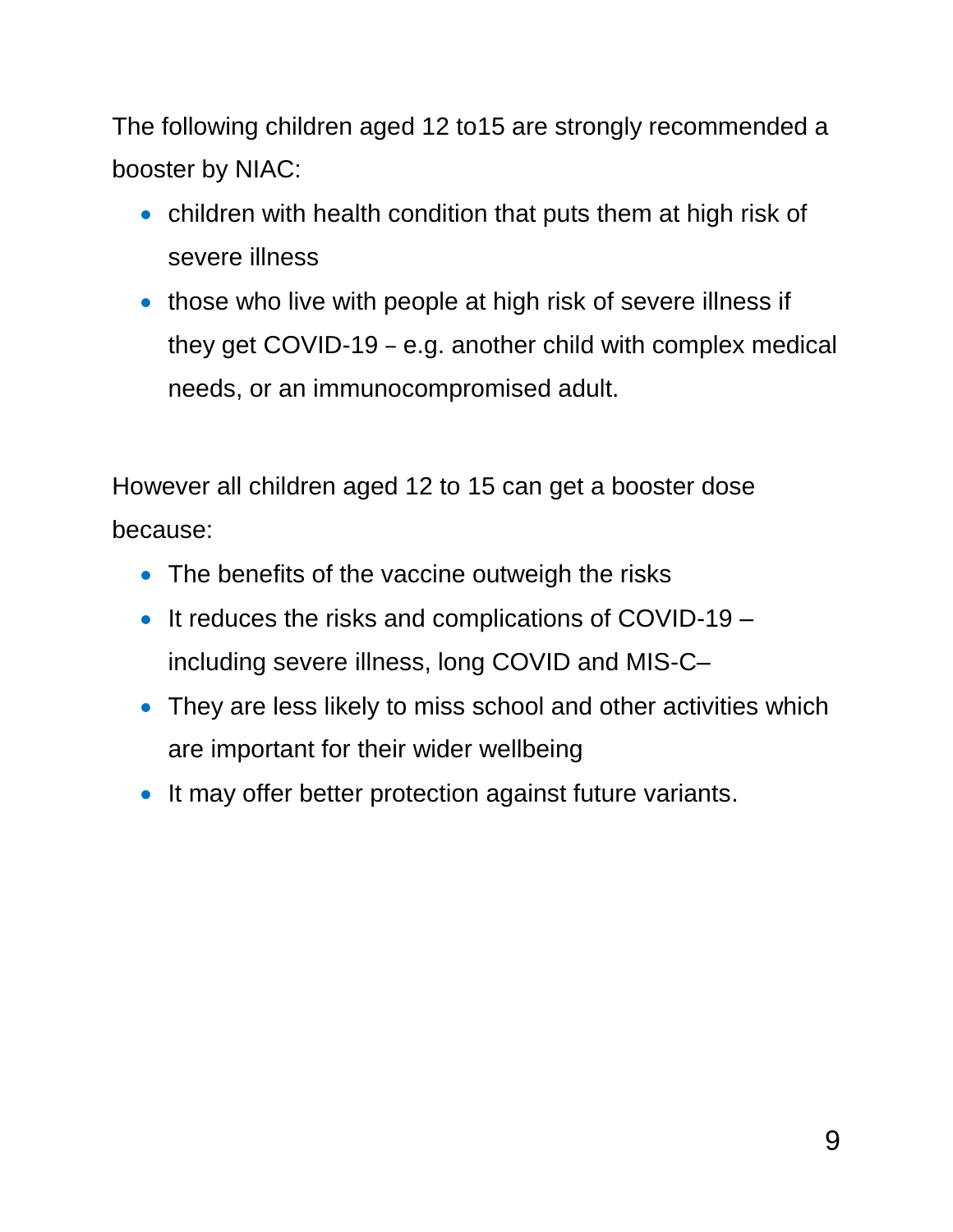## **Is the vaccine effective for children aged 12 to 15 years?**

The clinical trial for the Comirnaty, Pfizer BioNTech vaccine showed that it was highly effective at preventing COVID-19 in children this age.

## **Is the vaccine safe for children aged 12 to15 years?**

This COVID-19 vaccine is recommended for children aged 12 and over in Ireland by the National Immunisation Advisory Committee.

This vaccine has been tested on thousands of people including over 2000 children and young people aged 12 to 15 years as part of clinical trials. No additional safety concerns were identified in the clinical trial for children and young people aged 12 to 15 years.

This vaccine has also met strict standards of safety, quality and effectiveness, and been approved and licensed by regulators. For Ireland, the regulator is the European Medicines Agency – EMA – visit **www.ema.europa.eu** for more information.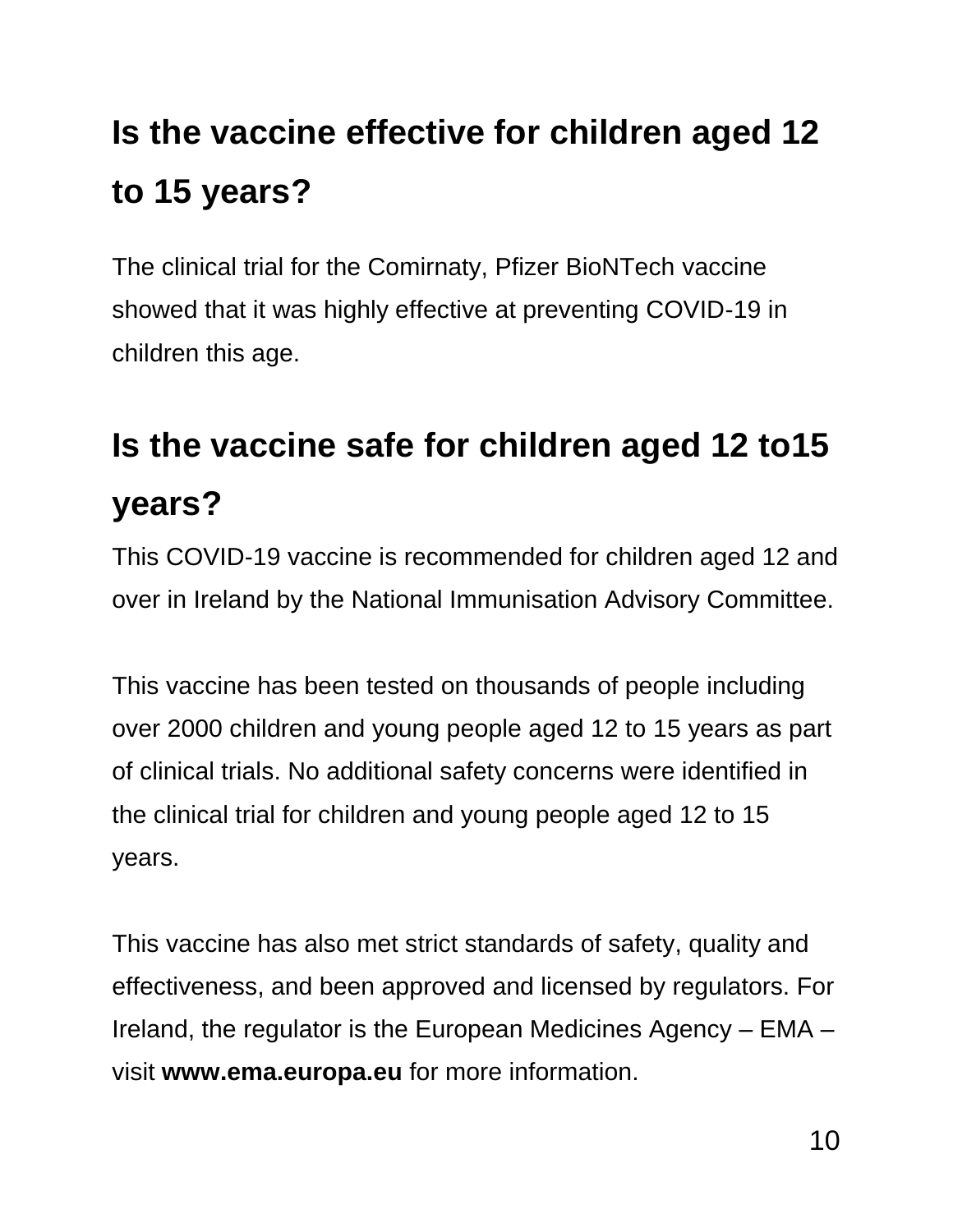In order to be approved for use, the vaccine went through all the clinical trials and safety checks all other licensed medicines go through, following international standards of safety. Safety monitoring of all COVID-19 vaccines is constantly reviewed by the relevant authorities.

While the work to develop COVID-19 vaccines has moved much faster than usual, the vaccine we are offering your child has gone through all the usual steps needed to develop and approve a safe and effective vaccine.

We are still learning about the effectiveness and side effects of COVID-19 vaccines in this age group.

All medicines have side effects and you should read about known common and rare side effects of this vaccine in this leaflet before you give consent for your child to be vaccinated.

COVID-19 vaccines have been given to millions of children in many countries.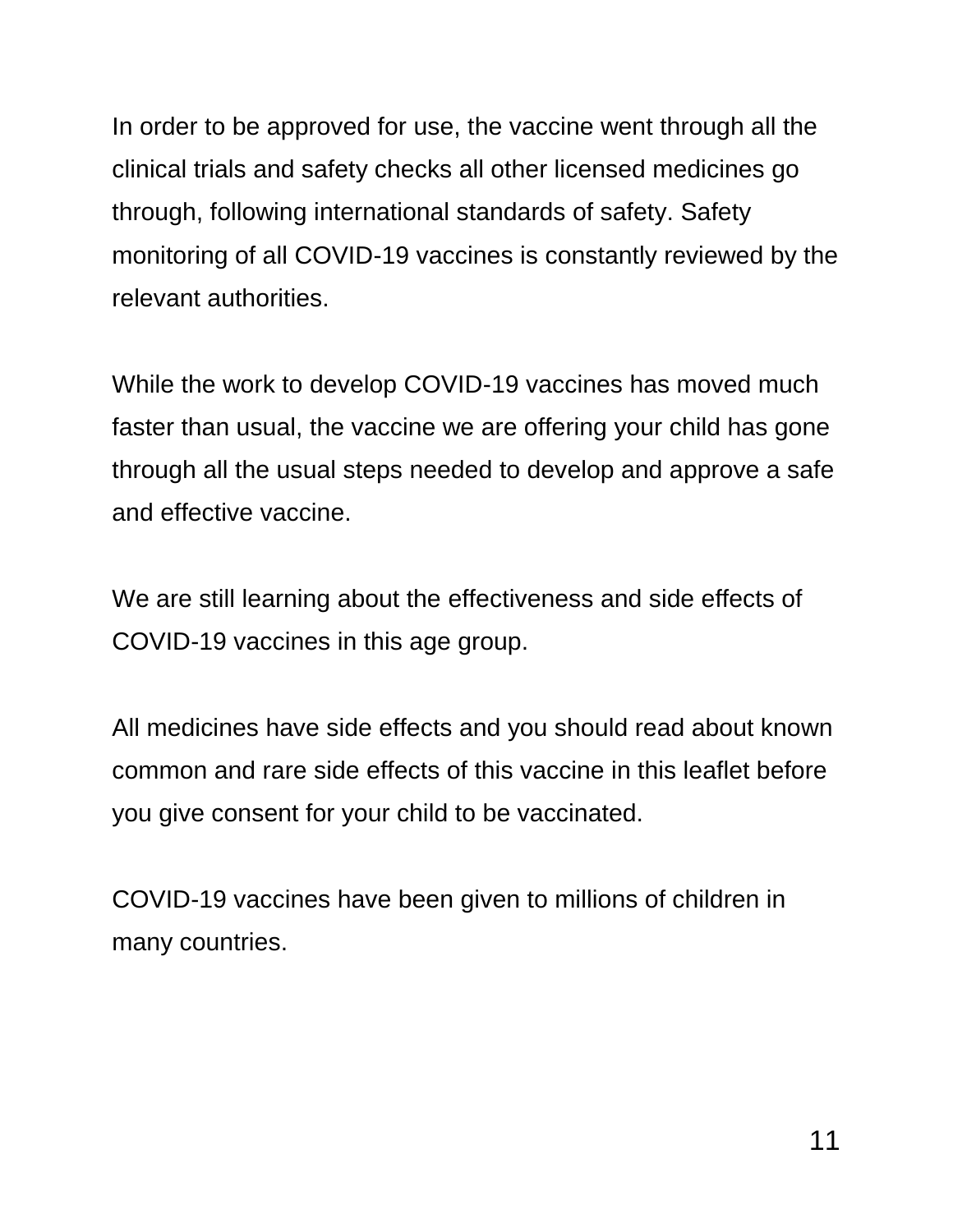## **What do we know about the safety and side effects of booster or additional doses in children aged 12 to 15?**

Studies on people who got a booster dose haven't shown any serious side effect and data available so far suggest side effects after a booster are similar to those after the initial 2 doses of the vaccine. There is less information available on the safety of the booster and additional doses.

A number of countries are giving boosters and additional doses in this age group.

## **My child has already had COVID-19, can they get the vaccine?**

If your child has had COVID-19 they will likely have some immunity. Even if your child has already had COVID-19, they could still get it again.

The vaccine will reduce the risk of getting COVID-19 infection again.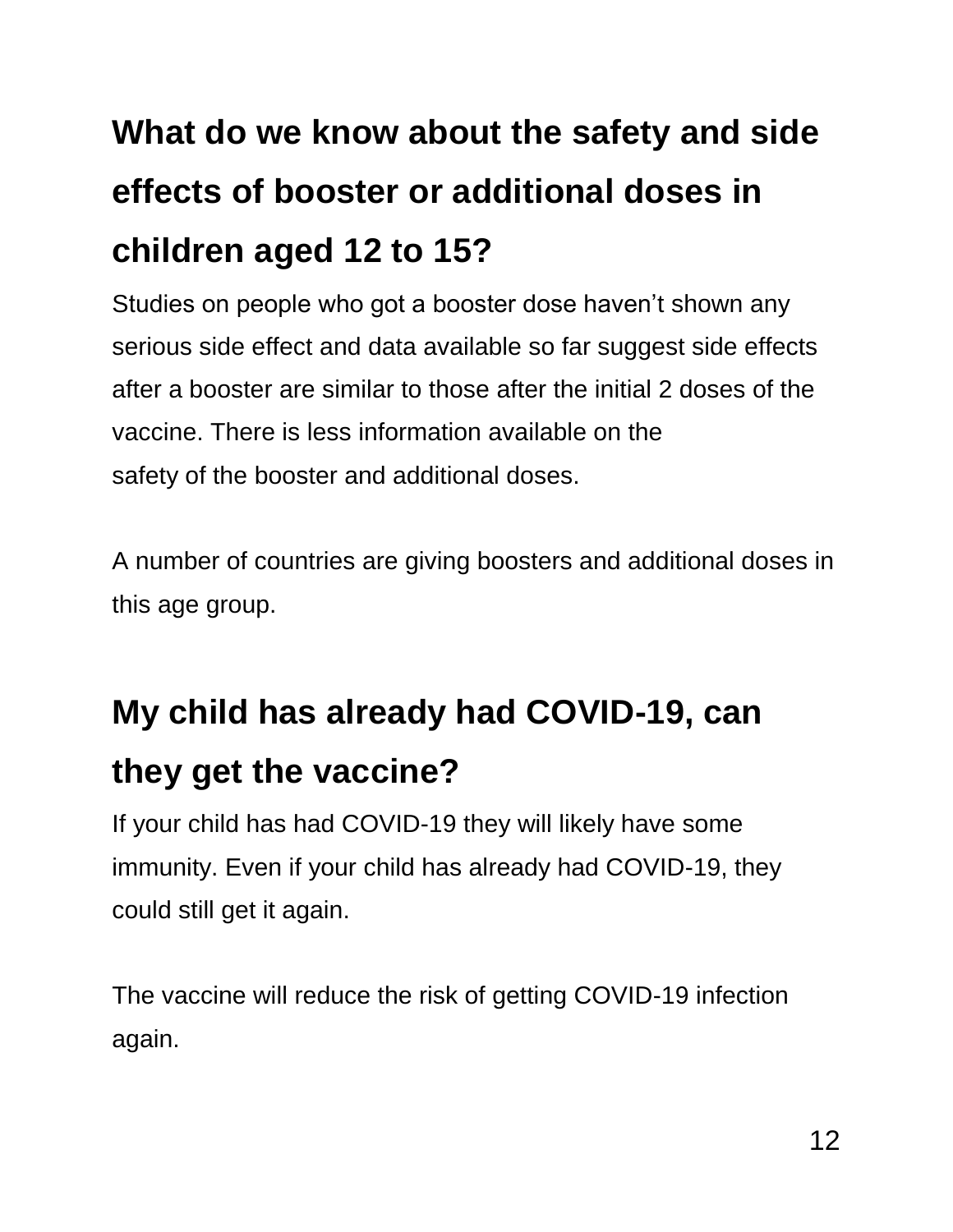## **Can my child get the COVID-19 vaccine if they have a high temperature?**

No. If they have a fever – temperature of 38 degrees Celsius or above, you should delay getting the vaccine until they feel better.

## **Can the vaccine give my child COVID-19?**

No. The COVID-19 vaccine cannot give your child COVID-19. It is possible to catch COVID-19 before getting the vaccine and not realise they have the symptoms until after the vaccination appointment.

If your child has any symptoms of COVID-19 - or if they have a fever which starts more than 2 days after their vaccine, or lasts longer than 2 days - they should self-isolate – stay in their room – and you should visit **hse.ie/covid19** for advice.

### **Can my child get this vaccine at the same time as other vaccines?**

Yes, your child can get a COVID-19 vaccine at the same time as any other vaccines that they need.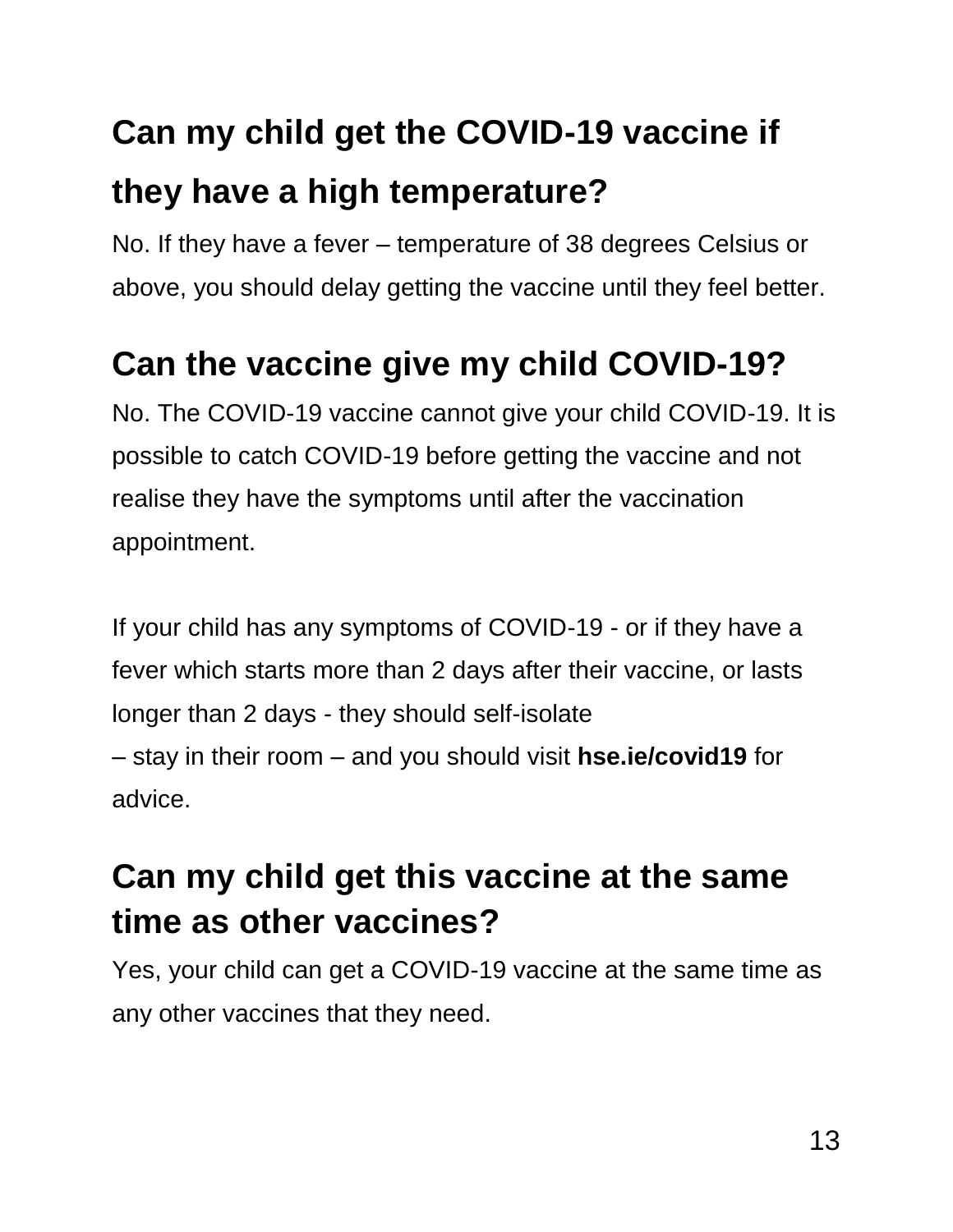### **Who is my child's vaccinator?**

This is the person who gives them their vaccine. They are trained by the HSE to give COVID-19 vaccines.

## **How is the COVID-19 vaccine given?**

The COVID-19 vaccine is given as an injection into the upper arm. It will only take a few minutes.

## **How many doses of COVID-19 vaccine will my child need?**

Your child needs 2 doses of this vaccine, 21 to 28 days apart, for protection from serious illness.

Most children can get a booster dose 6 months after their second dose.

If your child has a weak immune system they may need an additional dose of COVID-19 vaccine at least 2 months after their second dose. This will then be followed by a booster dose 3 months later.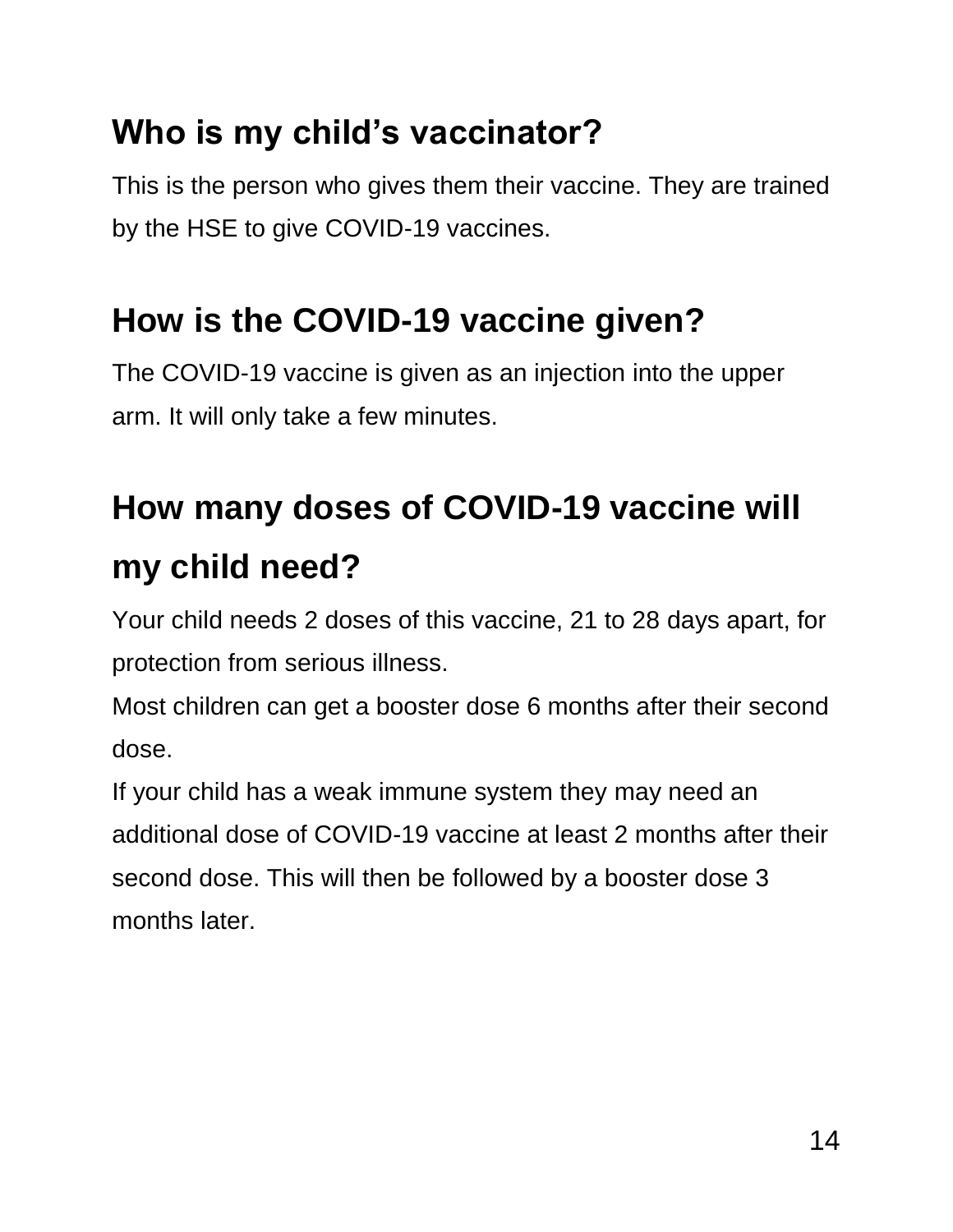## **Why are some children with a weak immune system being offered an additional dose?**

We hope that an additional dose of vaccine will:

- improve their immune system's response to the vaccine
- give them better protection against COVID-19
- prevent them from getting seriously ill with COVID-19.

## **My child has COVID-19 now, can they get the vaccine?**

If your child has COVID-19 and are due to have their first or second dose of the

vaccine:

• they can be vaccinated from 4 weeks after they first develop symptoms or from their positive COVID-19 test.

If your child has COVID-19 and has had their first two doses but needs an additional dose – as they have a weak immune system:

• they need to wait for 3 months after they developed symptoms or from their positive COVID-19 test before getting an additional dose.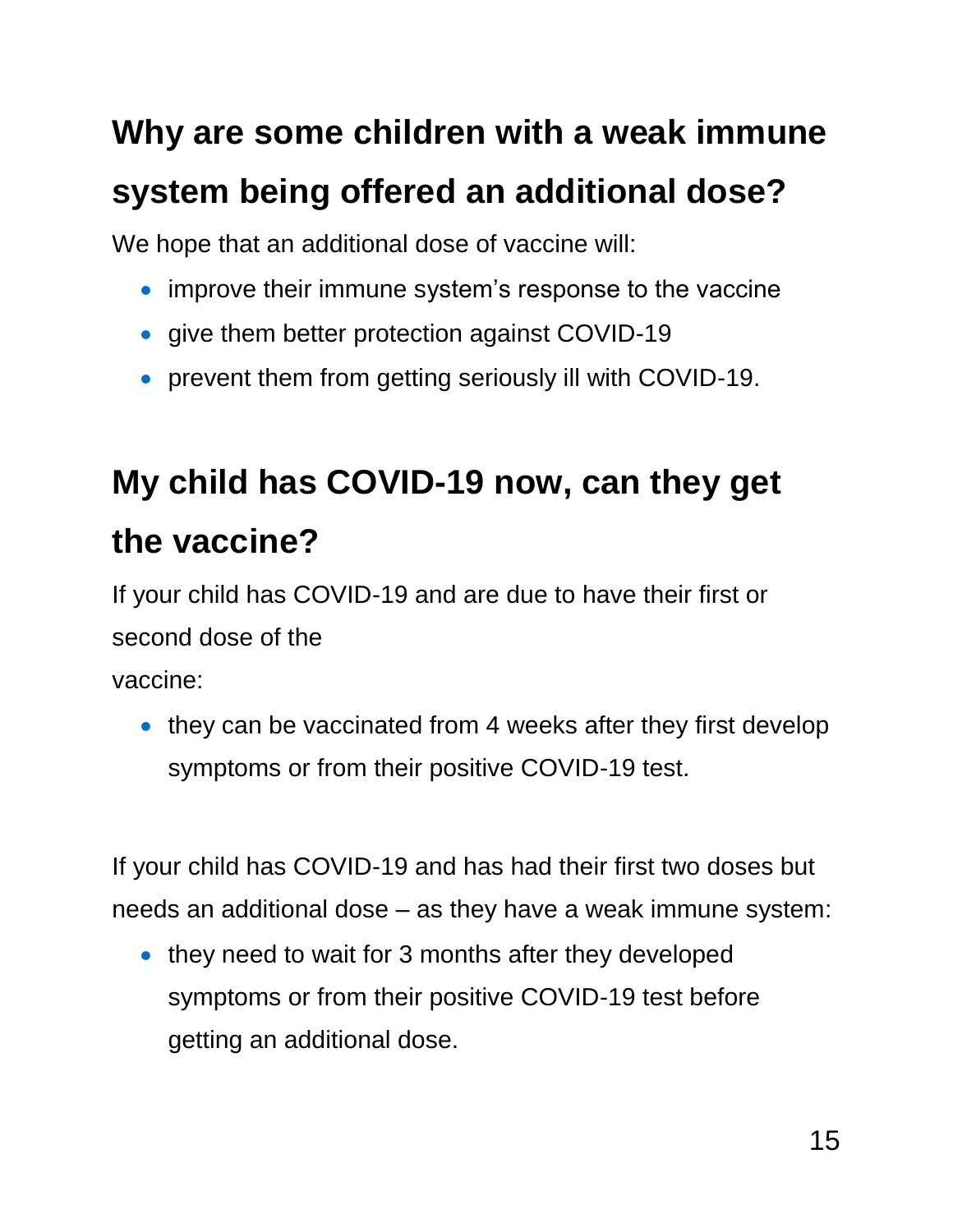If your child has COVID-19 and has had their first two doses – and for those with a weak immune system after their additional dose – but needs a booster dose:

• they need to wait for 6 months after they developed symptoms or from their positive COVID-19 test before getting a booster dose.

## **Is an additional dose or booster dose of vaccine licensed by the EMA?**

The EMA has approved an additional dose of the same mRNA vaccine, at least 28 days after their second dose. NIAC, in Ireland, has recommended that they can get the Comirnaty – Pfizer/BioNTech– vaccine as an additional dose regardless of which mRNA vaccine they have received previously, at least 2 months after their second dose.

The EMA has approved a booster dose of Comirnaty – Pfizer/BioNTech– vaccine in this age group for those who have previously had the same vaccine for the first two doses. NIAC, in Ireland, has recommended that children in this age group can get the Comirnaty –Pfizer/BioNTech– vaccine as a booster dose at least 6 months after their second dose.

**In Ireland we follow NIAC advice.**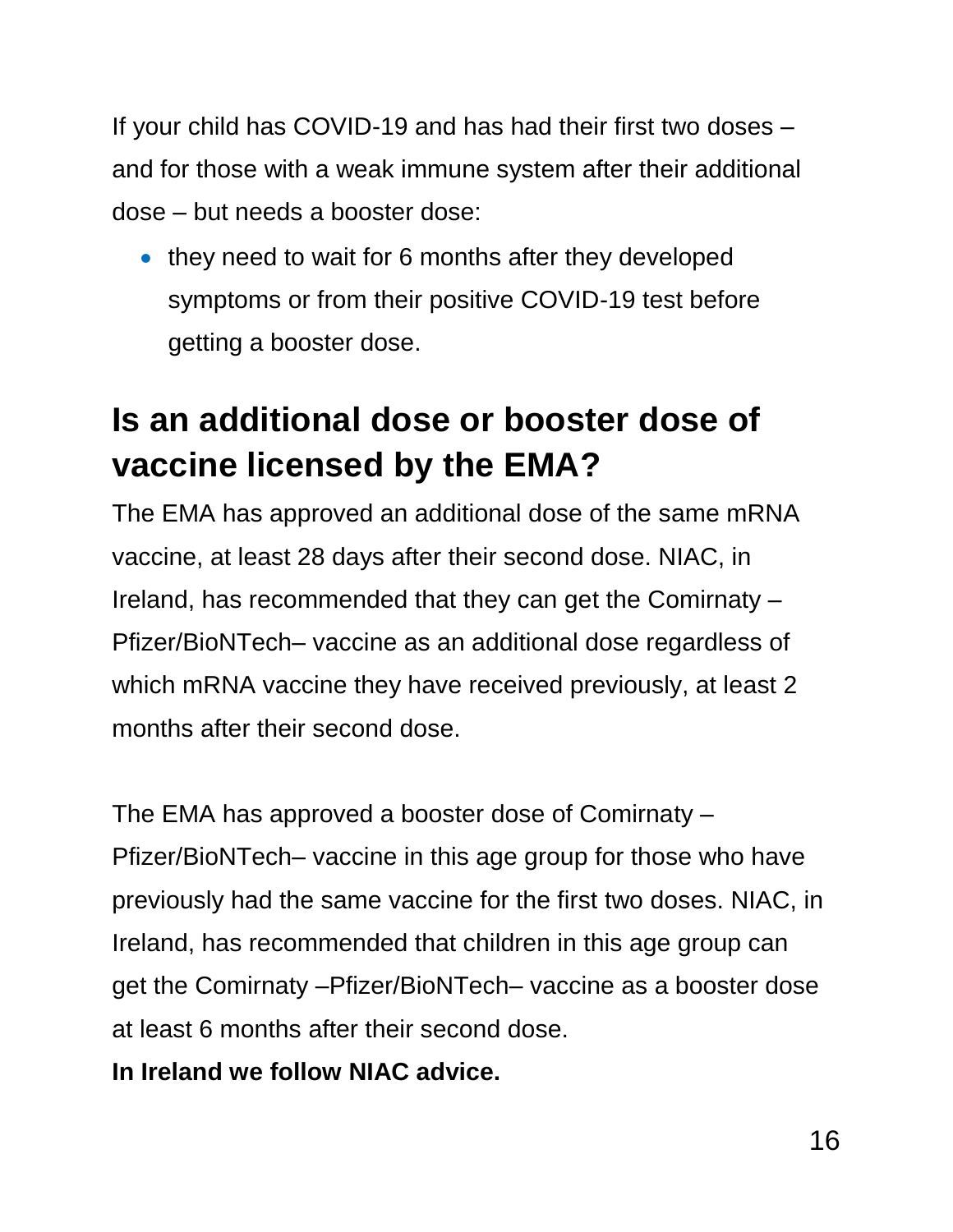### **What are the side effects of the vaccine?**

Like all medicines, vaccines can cause side effects. Most of these are mild to moderate, short–term, and not everyone gets them.

More than 1 in 10 people may experience these **very common** side effects:

- feeling tired
- tenderness or swelling in your arm where you have had the vaccine injection
- headache
- muscle pain
- joint pain
- diarrhoea
- $\bullet$  fever temperature of 38 degrees Celsius or above or chills

Up to 1 in 10 people will have these **common** side effects:

- nausea
- vomiting
- $\bullet$  redness where the vaccine was given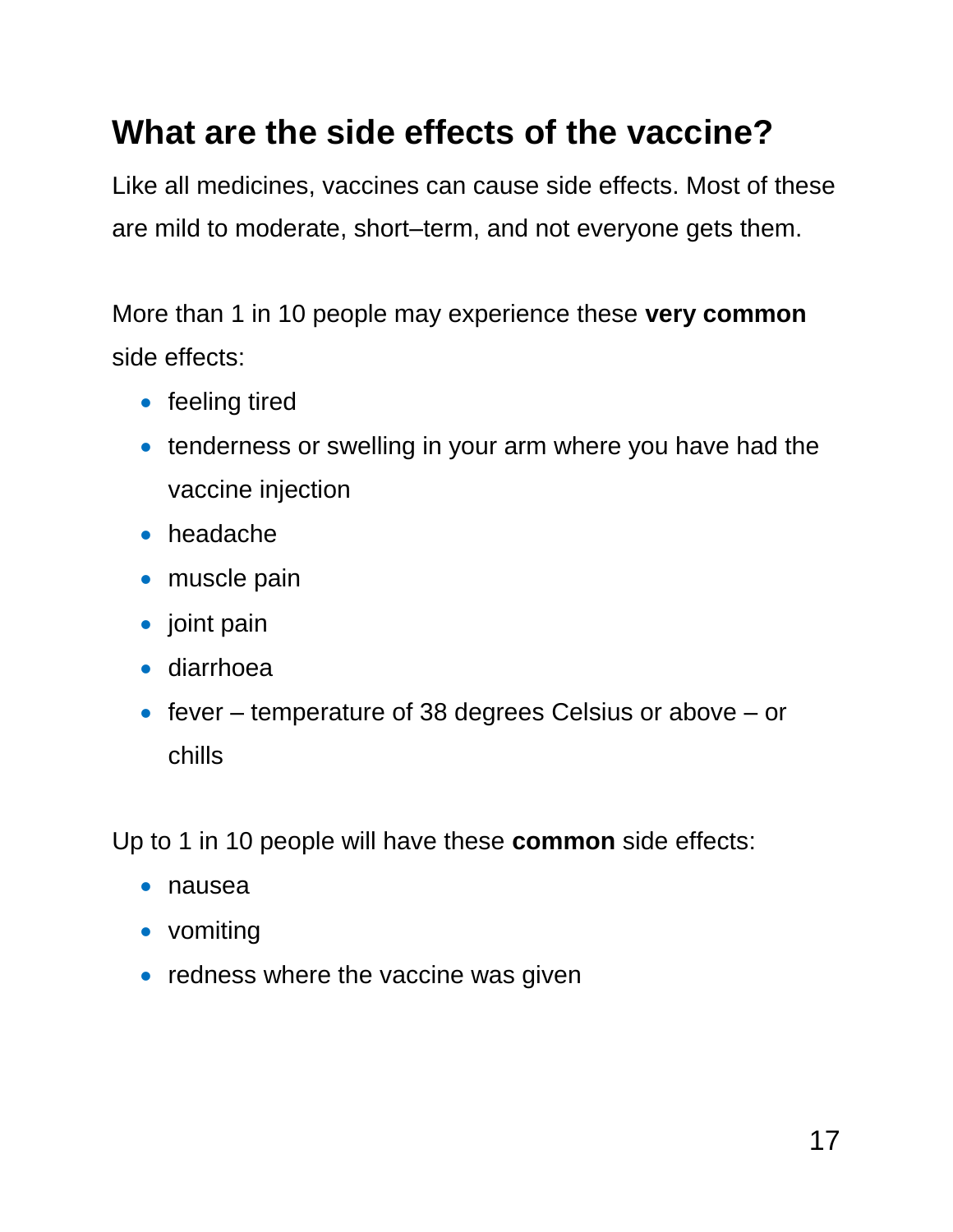More than 1 in 100 people will have these **uncommon** side effects:

- itchiness where the vaccine was given
- generalised itchiness
- a rash
- $\bullet$  swelling of the lymph glands more often seen after a booster dose
- sleeplessness
- excessive sweating
- night sweats
- decreased appetit
- lack of energy, lethargy or feeling unwell
- pain in the arm you got the vaccine

Up to 1 in 1,000 people will have these **rare** side effects:

- **temporary drooping on one side of the face**
- allergic reactions like hives or swelling of the face

Up to 1 in 10,000 people will have these **very rare** side effects: myocarditis and pericarditis – means inflammation of the heart muscle or the lining of the heart muscle – see below for symptoms.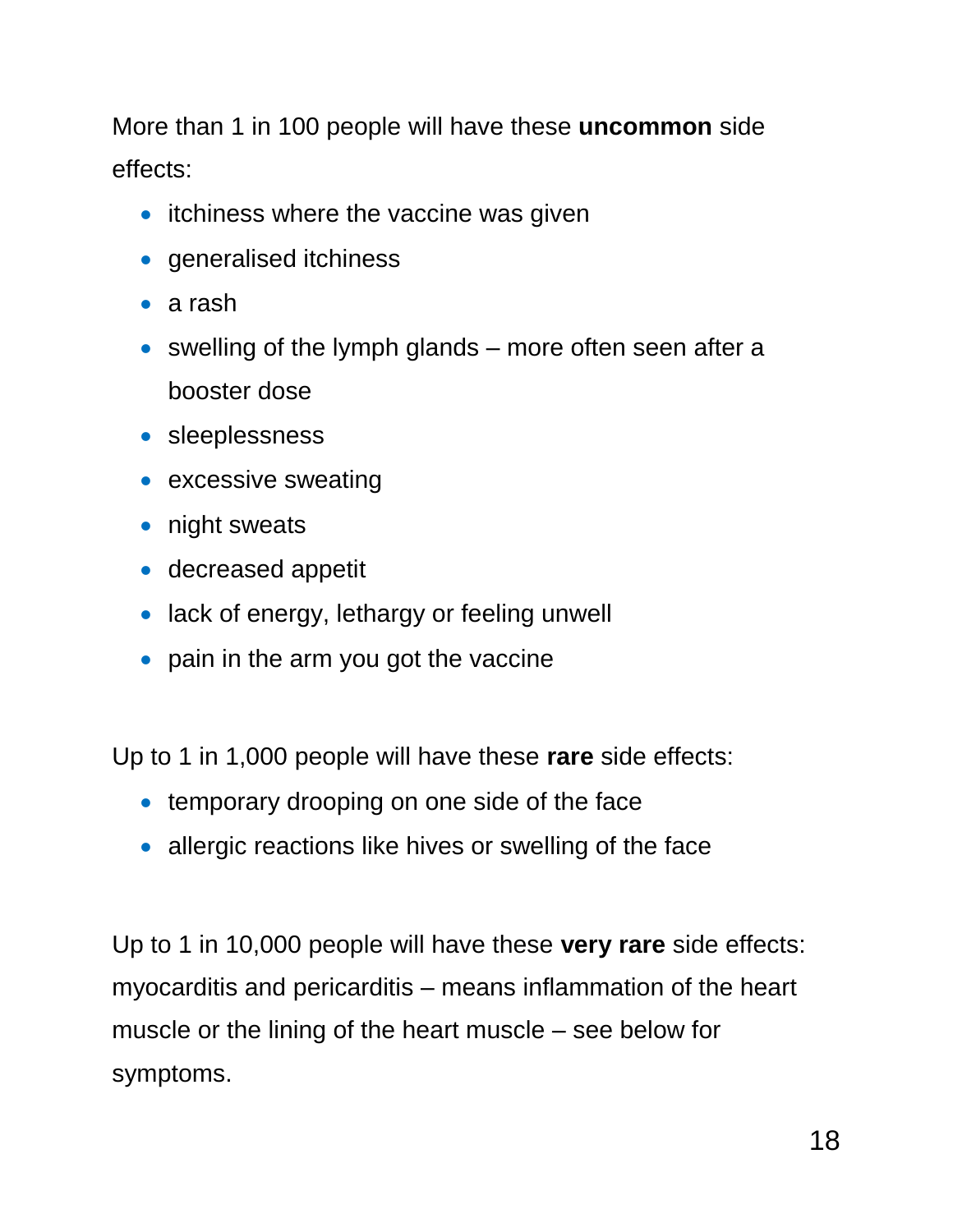Myocarditis and pericarditis are inflammatory heart conditions. The risk of these very rare conditions is higher in younger men.

These conditions are more likely to occur after the second dose and mostly happen within 14 days of getting the vaccine.

Two European studies have estimated the risk of myocarditis, after the second dose of the vaccine:

- 1 additional case for every 38,000 men aged 12 to 29 within 7 days.
- 1 additional case for every 17,500 men aged 16 to 24 within 28 days.

Early data from other countries shows myocarditis is less likely in those aged 12 to 15 than those aged 16 to 24. Early data in people aged 16 and over indicates that myocarditis is less often reported after the booster dose than the second dose.

Data suggests most cases of myocarditis last only a short while and get better with supportive care; with studies being done to understand the longer term impact.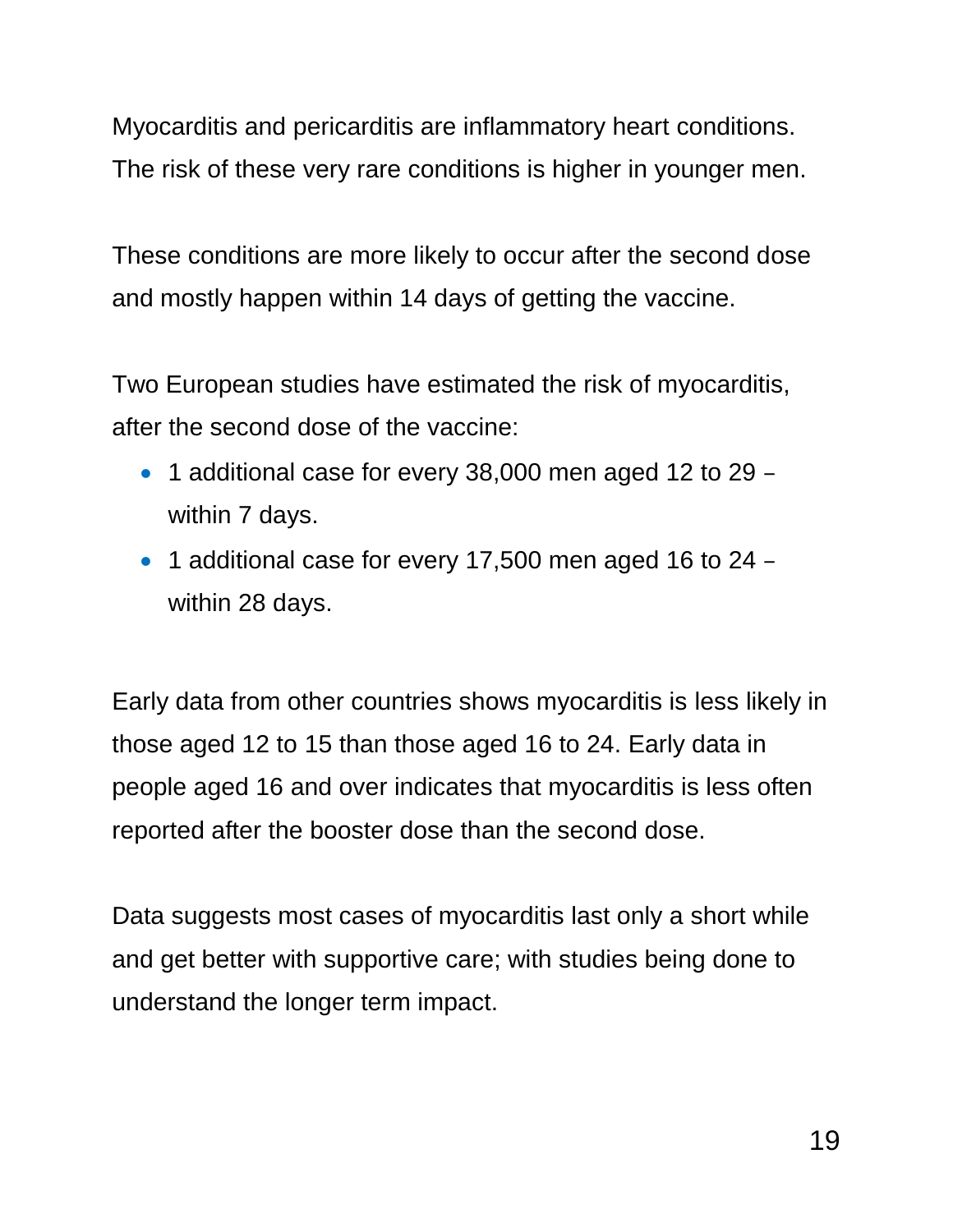It's not known yet how many people who get this vaccine will experience these side effects but they are thought to be extremely rare:

- a severe allergic reaction. Your vaccinator is trained to treat serious allergic reactions
- Erythema Multiforme, a skin reaction that causes red spots or patches on the skin that may look like a target or "bullseye" with a dark red centre surrounded by paler red rings
- swelling of the face if you have facial filler
- extensive swelling of the arm –or leg– where the vaccine was given
- tingling or prickling sensation, or loss of sensation in some part of the body

The COVID-19 vaccine has gone through the same clinical trials and safety checks as all other licensed vaccines, however the vaccine is new and long-term side effect information is limited.

As more people in Ireland and around the world get this vaccine, more information on side effects may become available. The HSE will update this information regularly on our website, and if necessary, will update the information leaflet given to people at their vaccination.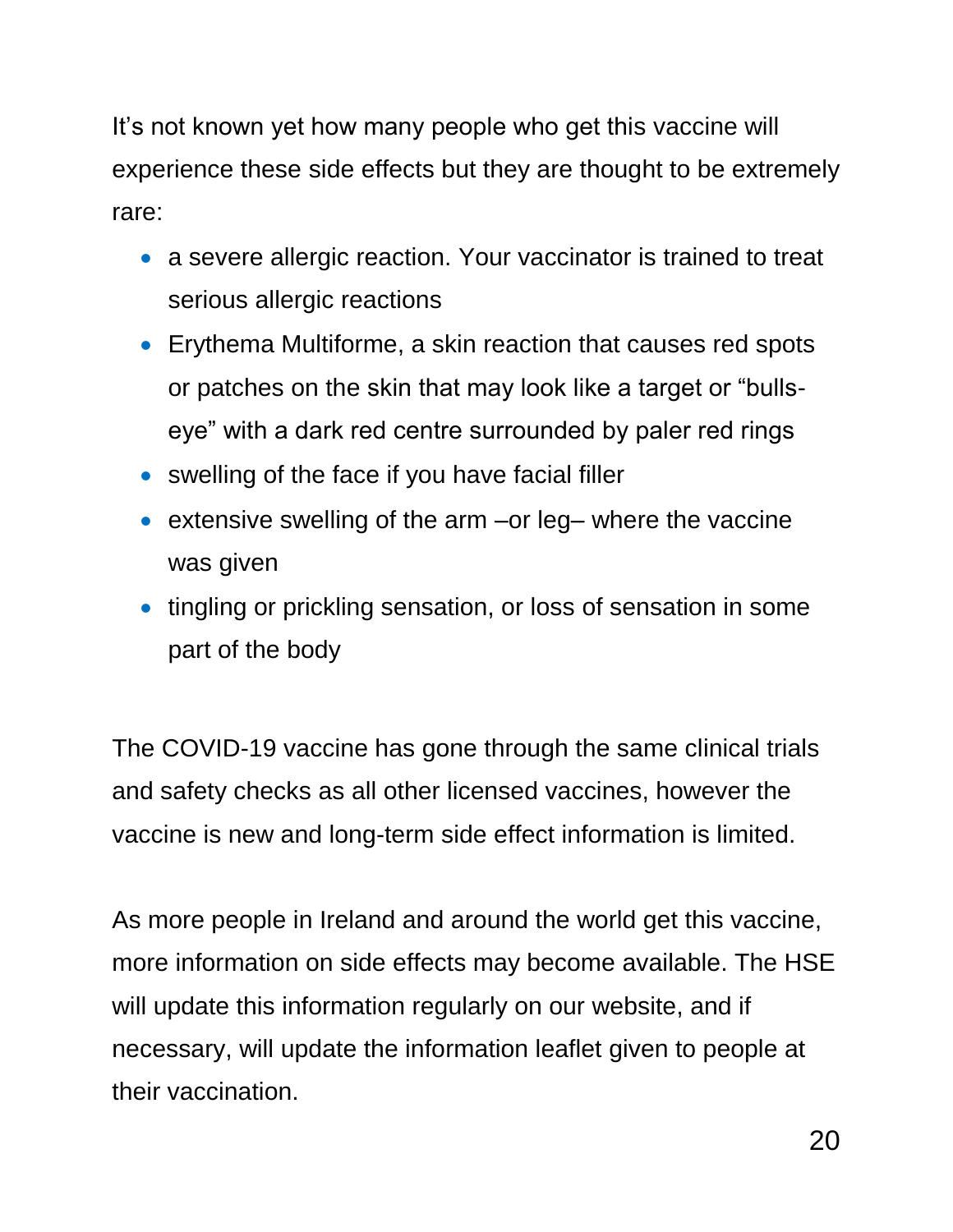## **Symptoms of myocarditis and pericarditis**

Very rarely, people may develop myocarditis and pericarditis after getting the Comirnaty –Pfizer/BioNTech– vaccine. Myocarditis and pericarditis are inflammatiory heart conditions. You should know the signs to look out for in your child. Get medical help if your child gets any of these symptoms after their vaccine:

- **•** breathlessness
- palpitations a forceful heartbeat that may be irregular
- $\bullet$  chest pain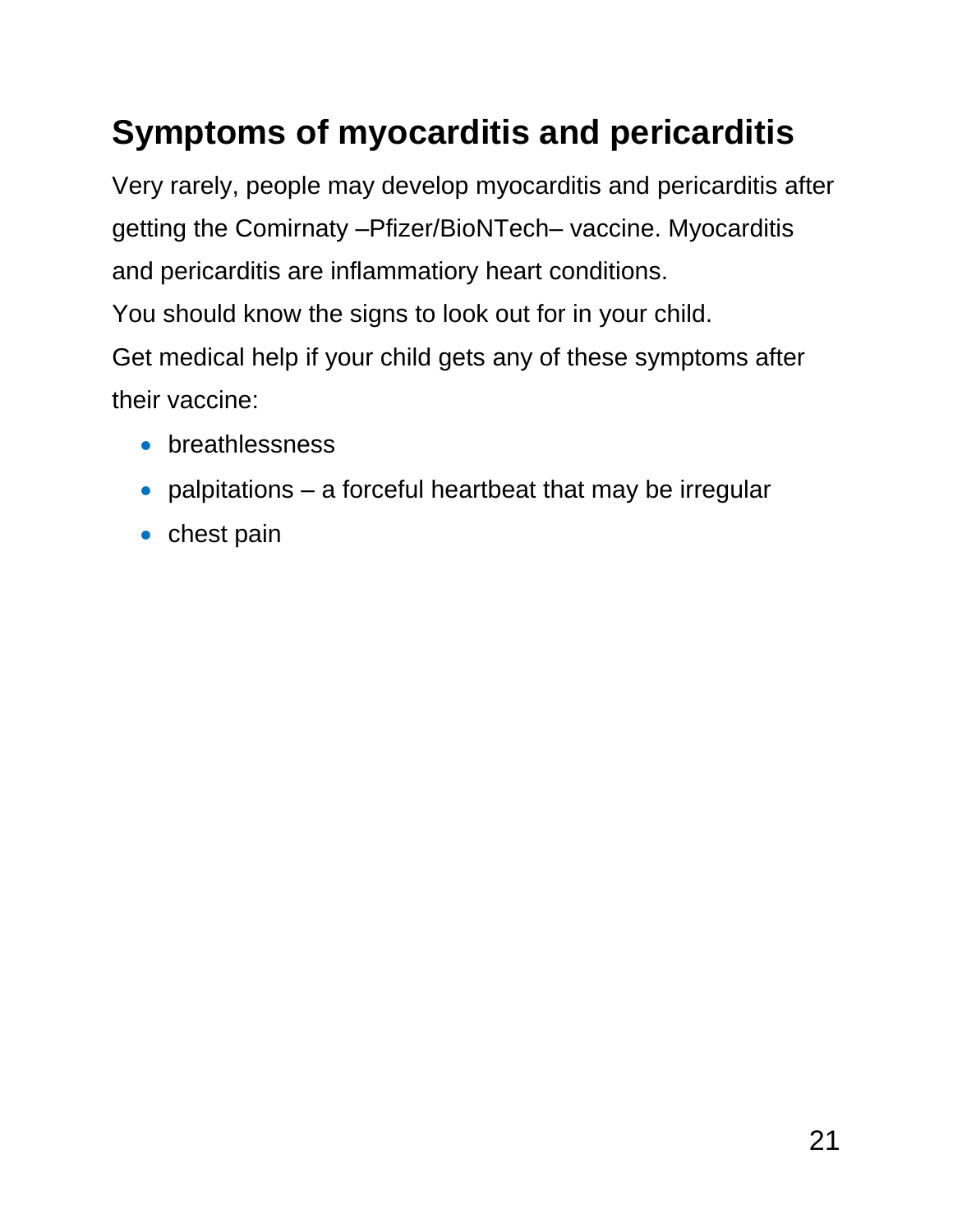## **Are there some children who should not get the COVID-19 vaccine?**

#### **Yes. Your child should not get the Comirnaty Pfizer/BioNTech - COVID-19 vaccine if:**

- your child has had a severe allergic reaction to any of the ingredients in the vaccine –including polyethylene glycol or PEG. Read the manufacturer's Patient Information Leaflet to see the list of ingredients.
- your child has had a severe allergic reaction to a previous dose of the Pfizer/BioNTech vaccine or the Moderna COVID-19 vaccine.
- your child has been told by a Doctor that they should not have the Moderna COVID-19 vaccine or the Pfizer/BioNTech COVID-19 vaccine.
- your child had myocarditis after a previous dose of this vaccine or the Moderna – Spikevax – COVID-19 vaccine.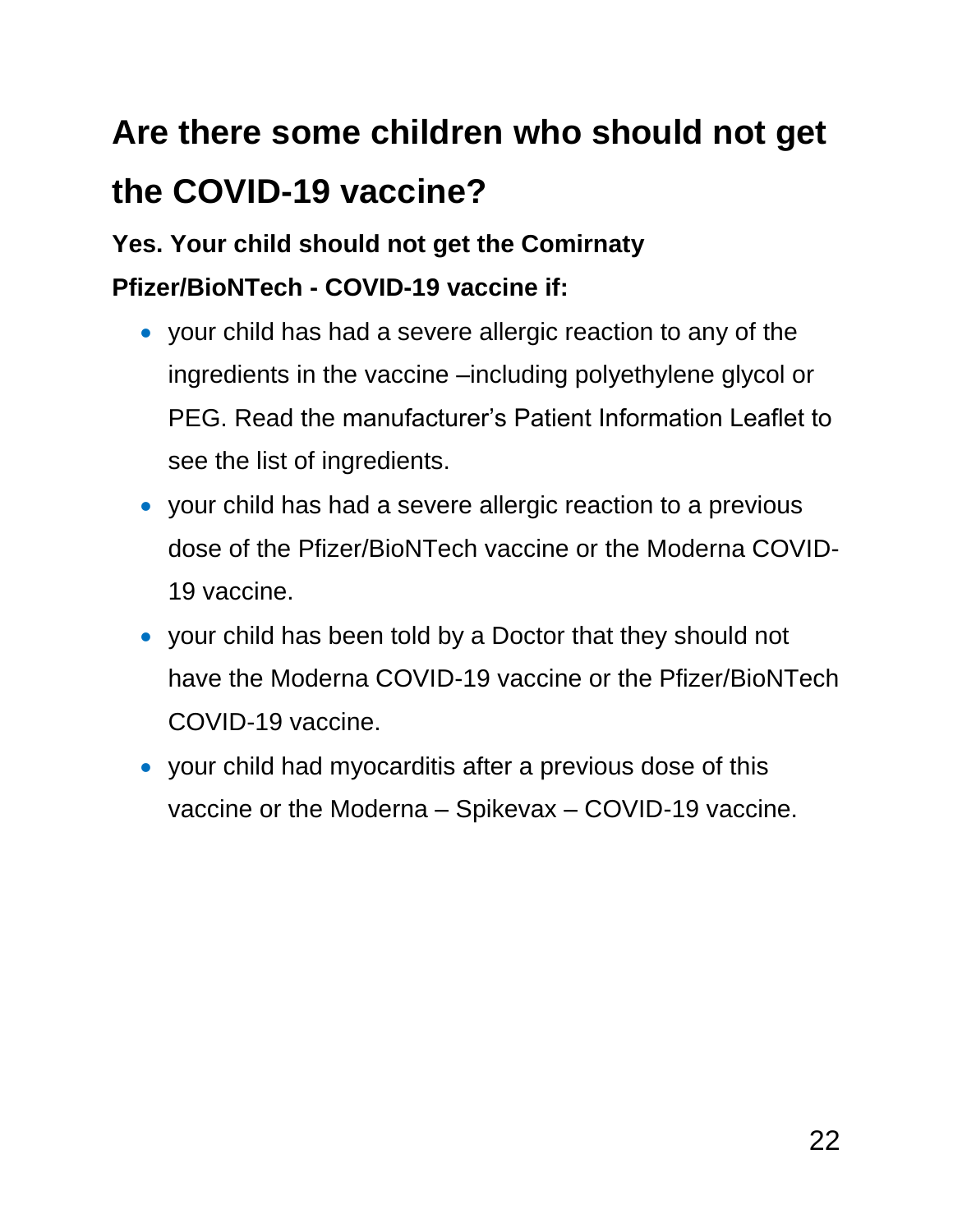You should talk to your child's doctor before getting the COVID-19 vaccine if they:

- $\bullet$  had a severe allergic reaction anaphylaxis in the past, including to any other vaccine or medication
- had pericarditis after a previous dose of this Comirnaty Pfizer/ BioNTech – vaccine or the Moderna – Spikevax– COVID-19 vaccine.

Most children will be able to safely get the vaccine. The person giving your child the vaccine will be happy to answer any questions you have at your appointment for the vaccine.

They will also give you an aftercare advice leaflet, and a vaccine record card showing the name and batch number of the vaccine your child has been given.

### **After Getting the Vaccine**

We are giving you a record of your child's vaccination today. **Please keep the record card safe.**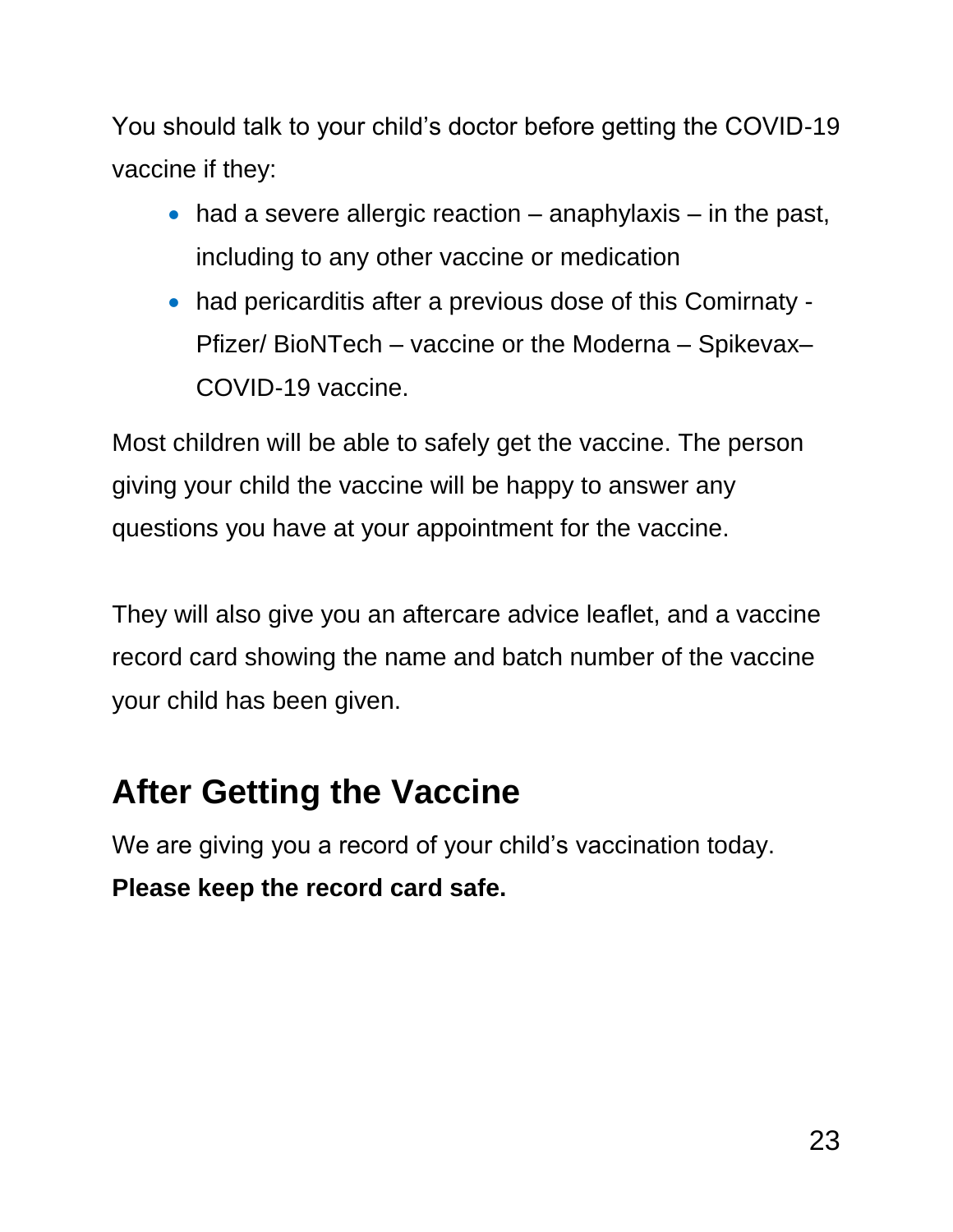### **What might happen in the next few days?**

Some people who got the vaccine that your child got today may get some of the side effects listed above. Most of these are mild to moderate and short lived.

#### **Fever after the vaccine**

It is quite common to develop a fever after vaccination. Usually, this happens within 2 days of getting the vaccine, and it goes away within 2 days. Your child is more likely to get a fever after their second dose of the vaccine.

If your child feels uncomfortable, you should give them paracetamol or ibuprofen as directed on the box or leaflet. If you are concerned about your child, please seek medical advice.

#### **How long does it take the vaccine to work?**

After having both doses of the COVID-19 vaccine, most people will have immunity. This means they will be protected against COVID-19.

It takes 7 days after getting the second dose for it to work.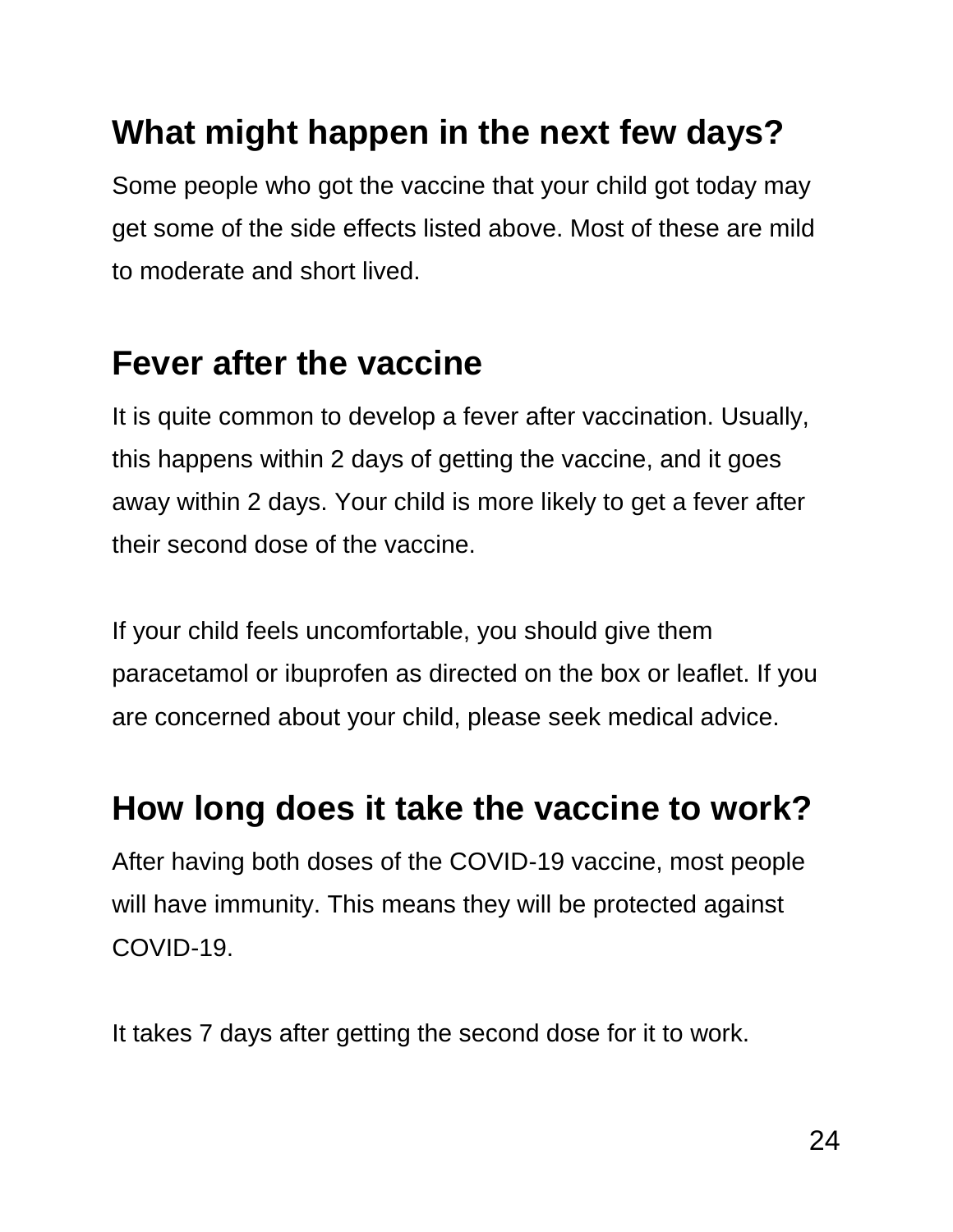There is a chance your child might still get COVID-19, even if they have the vaccine.

#### **Does the vaccine work in everyone?**

The vaccines have been used in billions of people worldwide over the last year. There is strong, reliable evidence that COVID-19 vaccines greatly reduce the risk of getting COVID-19. They are highly effective at preventing deaths and serious illness with COVID-19.

The vaccines do not work the same in each person, and it is possible to still get COVID-19 after being vaccinated. If your child has a weakened immune system, there is no extra risk in taking the vaccine but it may not work as well for your child and they may need an additional dose of the COVID-19 vaccine for the best possible protection.

## **How long does immunity last from the vaccine?**

Boosters are recommended to extend the protection of COVID-19 vaccines. We do not know yet how long immunity will last after boosters. Clinical trials are ongoing to find this out.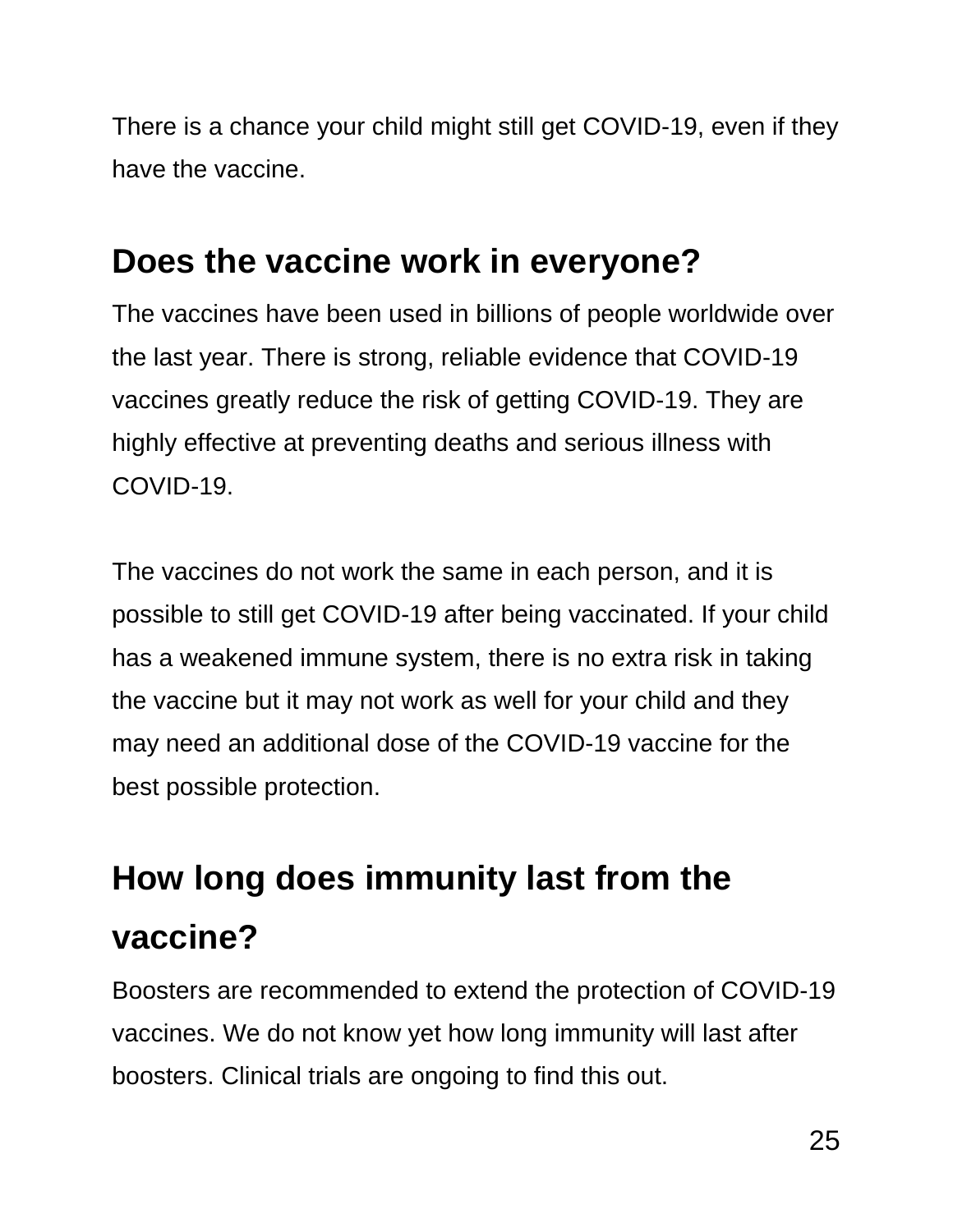# **When my child gets the vaccine, does that mean they won't spread COVID-19 to others?**

We do not know yet if having the vaccine stops people spreading the COVID-19 virus to others. That is why it is important that we all continue to follow public health advice on how to stop the spread of the virus.

After vaccination your child will be advised to continue to follow public health guidelines for vaccinated people.

### **How do I report side effects?**

As with all vaccines, you can report suspected side effects to the Health Products Regulatory Authority – HPRA.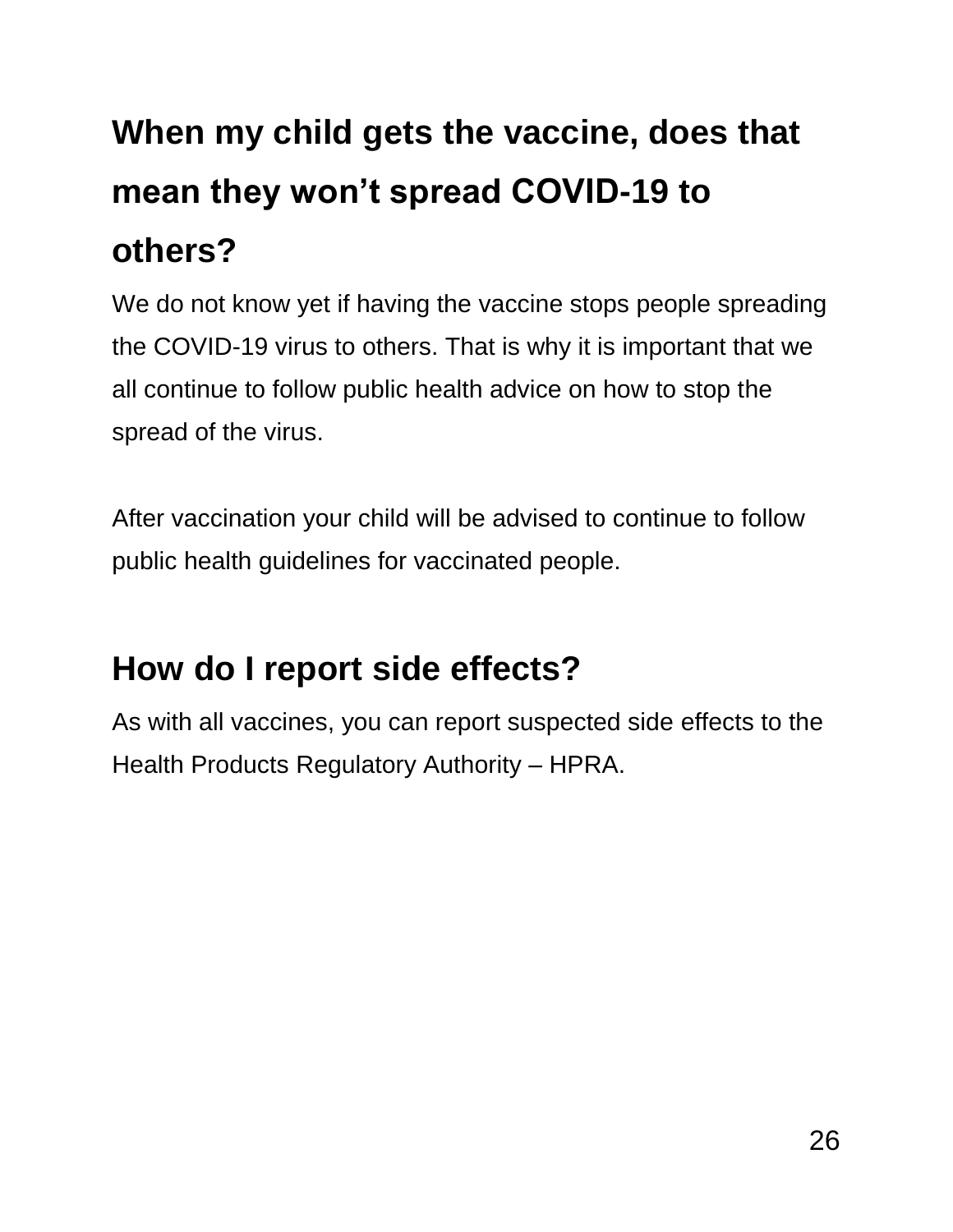The HPRA is the regulatory authority in the Republic of Ireland for medicines, medical devices and other health products. As part of its role in the safety monitoring of medicines, the HPRA operates a system through which healthcare professionals or members of the public can report any suspected adverse reaction – side effects – associated with medicines and vaccines which have occurred in Ireland.

The HPRA strongly encourages reporting of suspected adverse reactions – side effects – associated with COVID-19 vaccines to support continuous monitoring of their safe and effective use. To report a suspected adverse reaction to the COVID-19 vaccine, please visit **www.hpra.ie/report**

You can also ask your Doctor or a family member to report this for you. As much information as is known should be provided, and where possible, the vaccine batch number should be included. The HPRA cannot provide clinical advice on individual cases. Members of the public should contact their healthcare professional – their Doctor or Pharmacist – with any medical concerns they may have.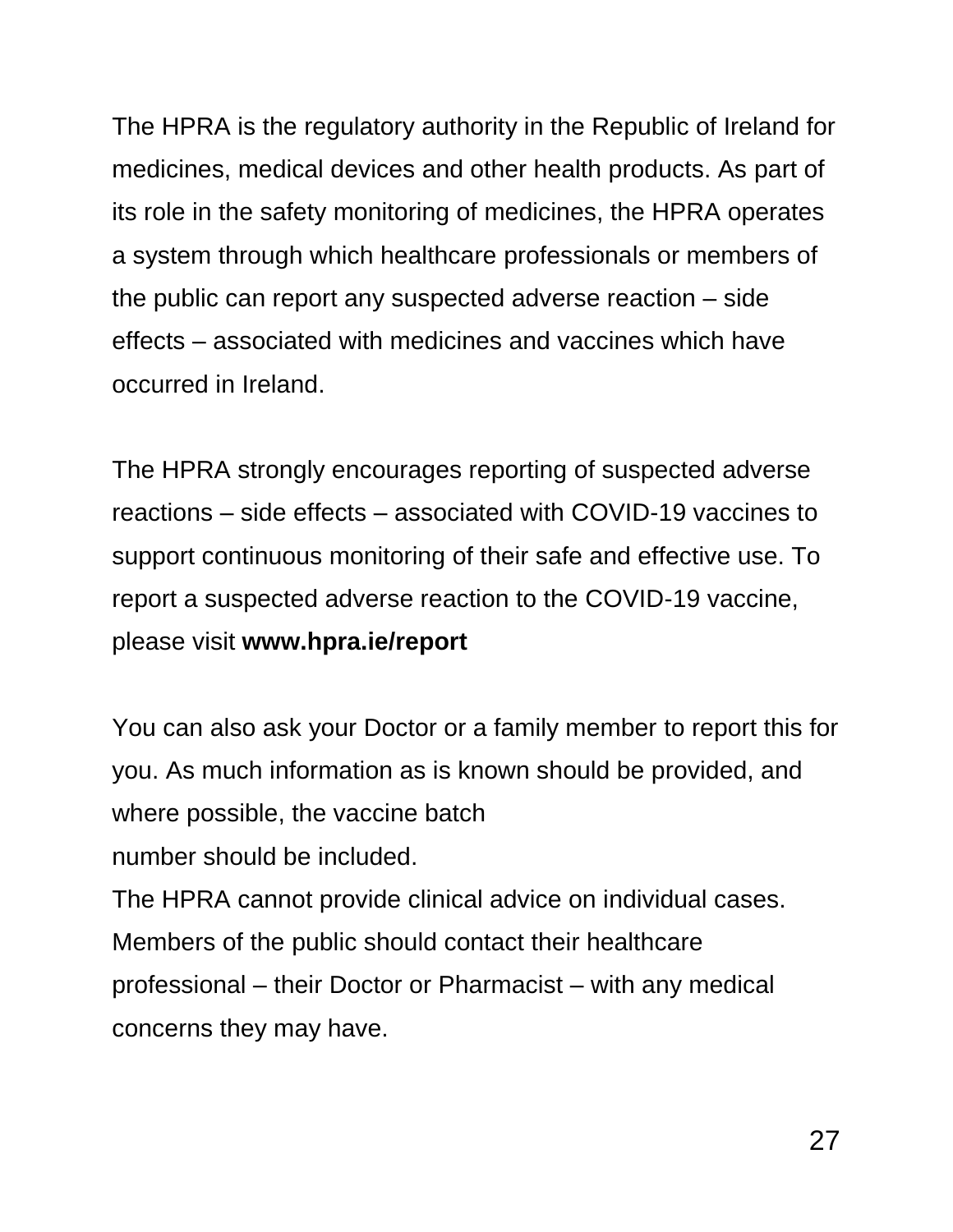### **Consent for your child to be vaccinated**

A parent or legal guardian will be asked to give consent for each child to be vaccinated.

A child will not be allowed to attend a vaccination centre alone for a vaccine.

Your decision to give consent for the vaccine or not will be respected and the following summary might be useful to you in being informed about your choices.

### **Benefits of the vaccine**

- Protection for children and young people who have health conditions that put them at high risk of severe COVID-19. Data from the United States shows that around 7 in 10 children admitted to hospital with COVID-19 have some other underlying condition.
- Protection for healthy children and young people from severe COVID-19 – although this is very rare in this age group. The risk of a child being hospitalised because of COVID-19 is low, and the risk of any child needing intensive care treatment is extremely low.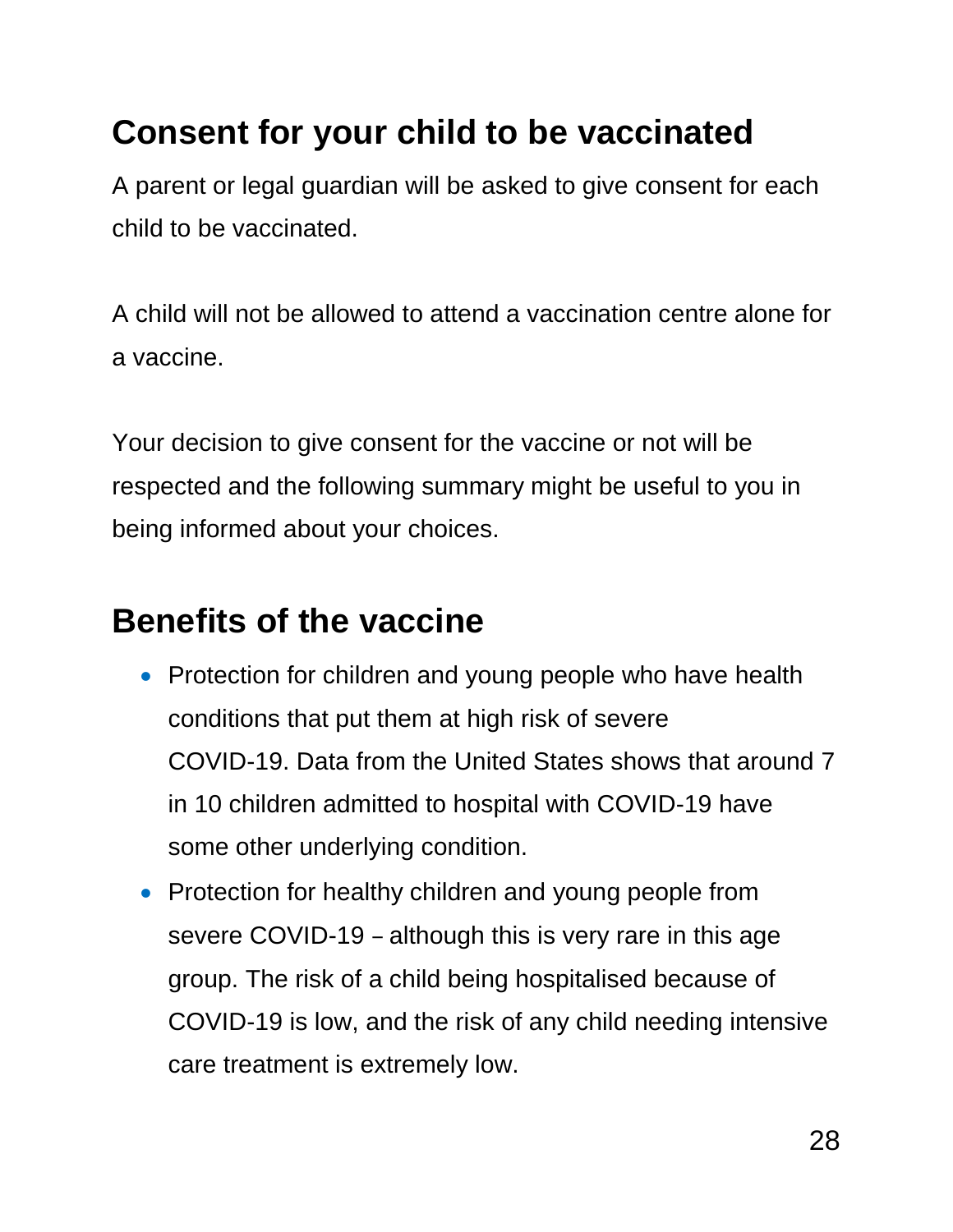- Protection from COVID-19 which can cause children to miss school and other people in the home may have to restrict movements.
- Sometimes symptoms connected to COVID-19 can continue for some weeks or months – 'long COVID'. UK data suggests five in every 1000 children aged 12 to16 may experience 'long COVID' after infection.
- May help prevent the spread of COVID-19 to others. This is especially important if children and young people are living with a child or an adult who is at risk of severe COVID-19.
- Protection from COVID-19, and complications from COVID-19 such as 'long COVID' and Multisystem Inflammatory Syndrome in children. The risk of 'long COVID' is lower in children and young adolescents compared to adults.
- Protection from COVID-19 which can cause children to miss school.
- May help prevent the spread of COVID-19 to others. This is especially important if children and young people are living with a child or an adult who is at risk of severe COVID-19.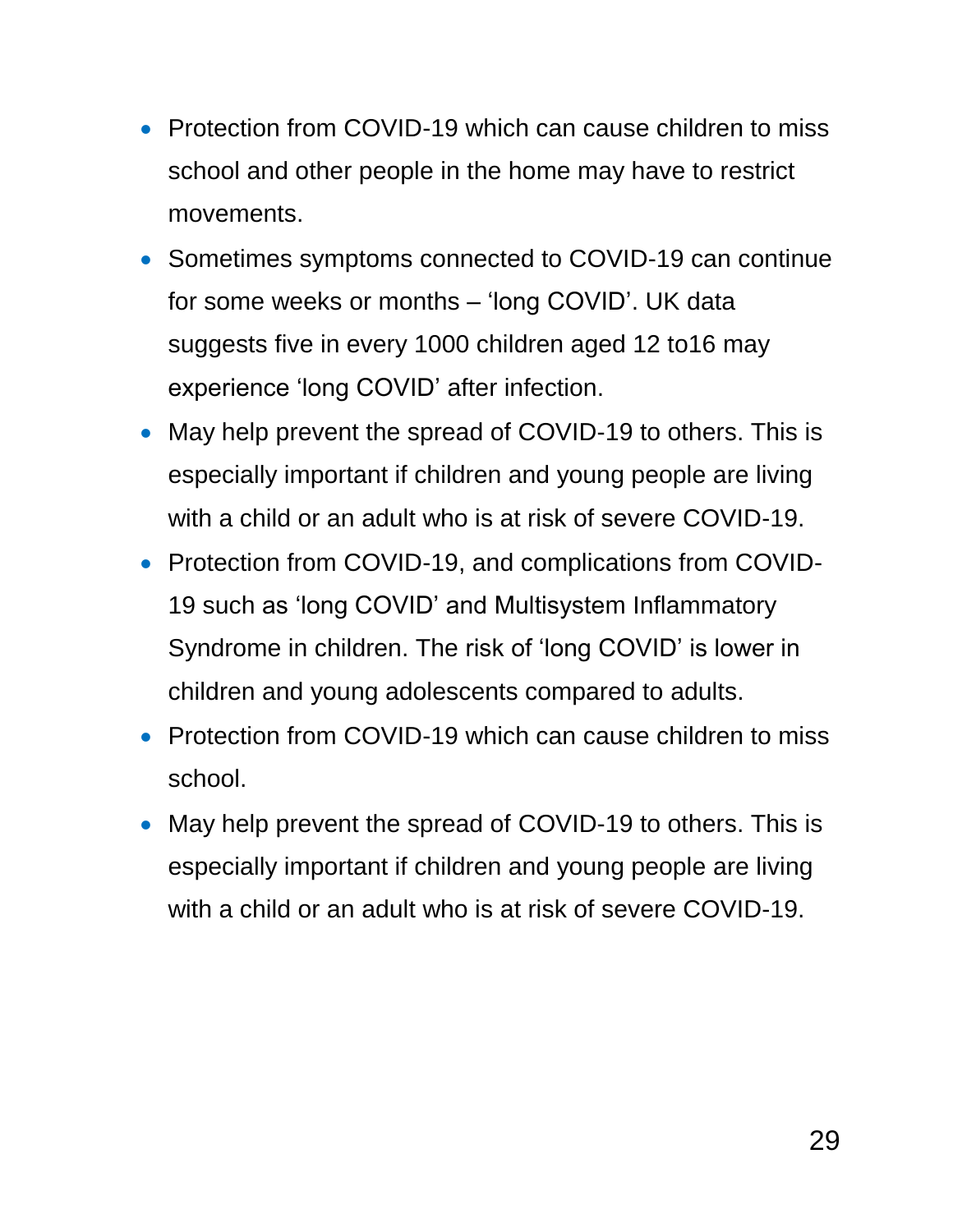### **Risks of the vaccine**

- Short term side effects like a sore arm, fever or tiredness.
- About 1 in 100,000 people might have a severe side effect, like an allergic reaction to the vaccine.
- Very rarely some people develop inflammation of the heart  $-$  myocarditis  $-$  and the outer lining of the heart  $$ pericarditis– after vaccination. Most people recover from myocarditis and pericarditis but they may need treatment in hospital.
- We don't yet have information about longer term effects of COVID-19 vaccines in children and young people.
- We have less information on the safety of the booster and additional doses in those aged 12 to 15.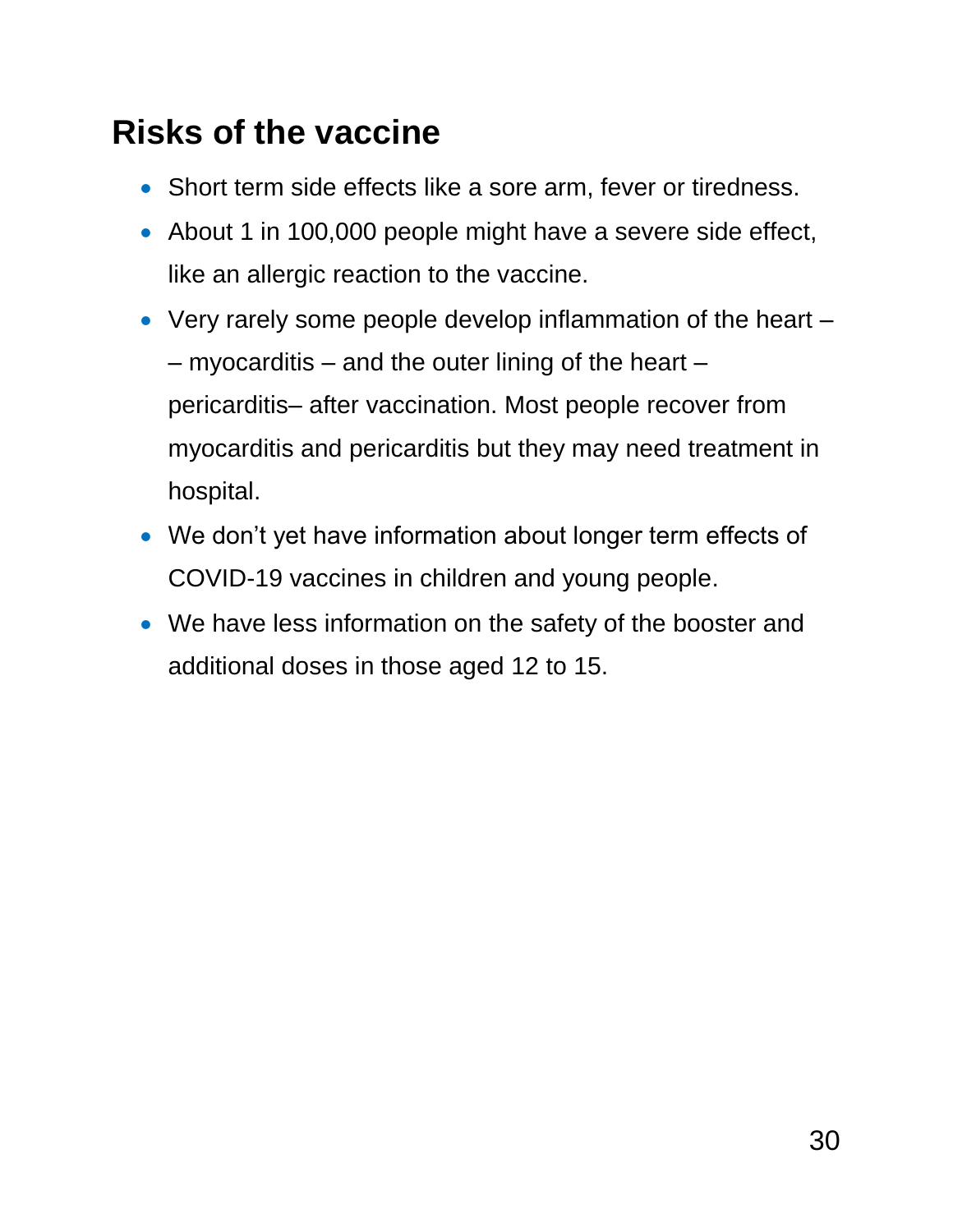## **Consider your child having the vaccine now if:**

- Your child has an underlying medical condition that puts them at high risk of severe COVID-19.
- Your child lives with a child or an adult who is at high risk of severe COVID-19.
- You want to protect your child against the very rare possibility of severe COVID-19, Multisystem Inflammatory Syndrome or 'long COVID'.

# **Consider your child not having the vaccine, or waiting until more information is available, if:**

- You do not want to risk the very rare side effect of myocarditis and pericarditis from vaccination.
- You want to wait for more information to become available about the risk of Multisystem Inflammatory Syndrome and of COVID-19 in children and young people.
- You want to wait for more information to be available about the longer term effects of the vaccines in children and young people.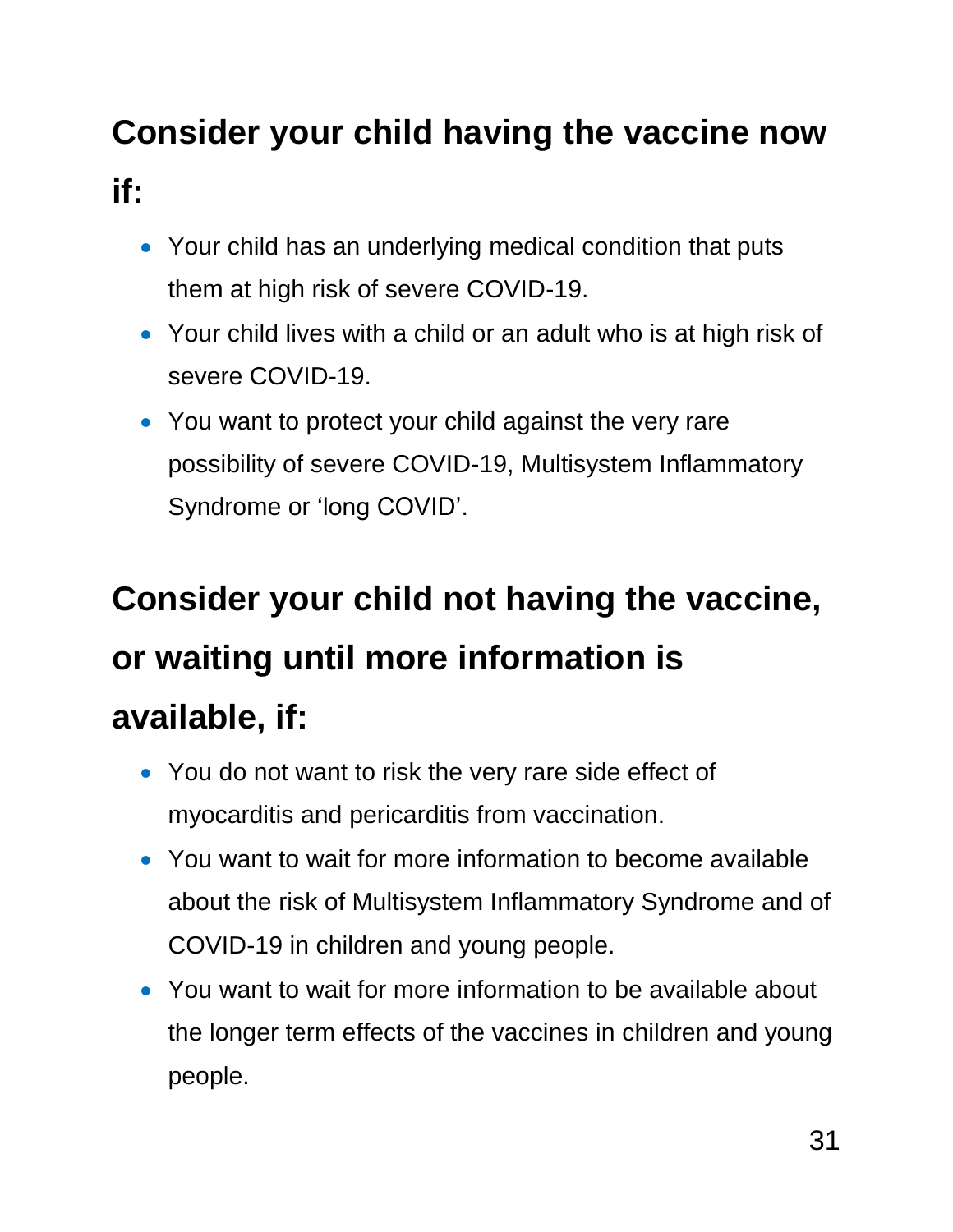### **More information**

For more information, read the manufacturer's Patient Information Leaflet. This will be printed for you on the day your child gets their vaccine, or you can find it on **www.hse.ie/covid19vaccinePIL**

You can also talk to a health professional, like your GP – Doctor – Pharmacist or healthcare team.

You can also visit the HSE website at **www.hse.ie/covid19vaccine** or call HSELive on **1800 700 700**. For more information on the COVID-19 vaccine, including materials in other formats and translation support, visit **www.hse.ie/covid19vaccinematerials**

#### **Your personal information**

In order to administer the vaccine safely and to record all the necessary information to monitor and manage the vaccine, the HSE will be processing your child's personal information. All information processed by the HSE will be in accordance to the general laws and in particular the General Data Protection Regulation – GDPR – which came into force in 2018.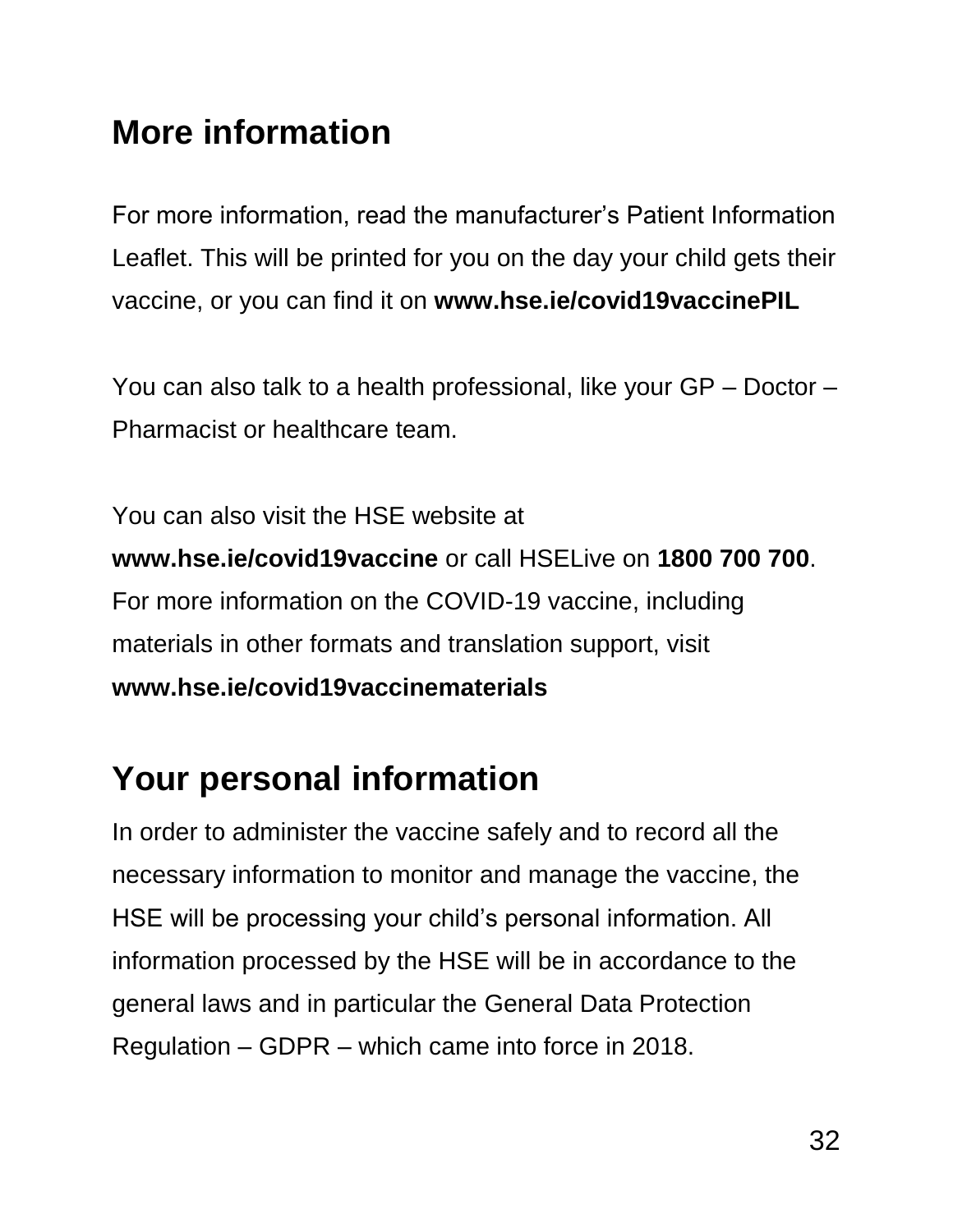The processing of your child's data will be lawful and fair. It will only be processed for the specific purpose to manage the vaccinations. The principle of Data Minimisation has been applied. This means that only data that is necessary to identify your child, book their appointment, record their vaccination and monitor its effects is being recorded.

You have the following rights under the GDPR in respect of your child's personal data that are processed.

- Request information on and access to your child's personal data – commonly known as a 'data subject access request'. This enables you  $-$  the child's parent or legal guardian  $-$  to receive a copy of the personal data we hold about your child and to check that we are lawfully processing it.
- Request correction of the personal data that we hold about your child. This enables you to have any incomplete or inaccurate information we hold about your child corrected.
- Request erasure of your child's personal data. This enables you to ask us to delete or remove your child's personal data where there is no good reason for us continuing to process it. You also have the right to ask us to delete or remove your